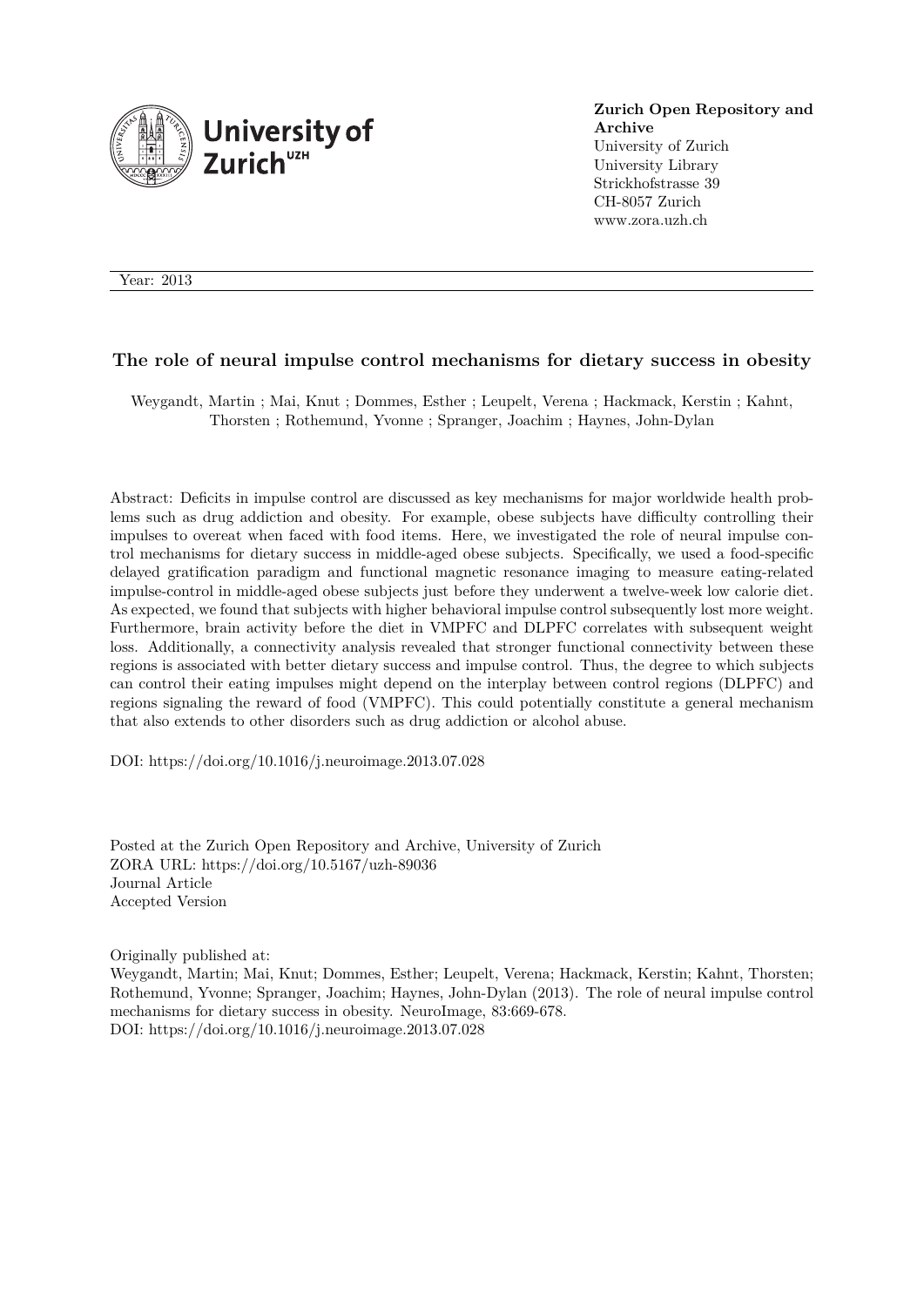# **The role of neural impulse control mechanisms**

# **for dietary success in obesity**

Martin Weygandt<sup>1,2,3\*</sup>, Knut Mai<sup>4</sup>, Esther Dommes<sup>5</sup>, Verena Leupelt<sup>4</sup>, Kerstin Hackmack<sup>1,2,3</sup>, Thorsten Kahnt<sup>1,6</sup>, Yvonne Rothemund<sup>5</sup>, Joachim Spranger<sup>4</sup>, John-Dylan Haynes<sup>1,2,3,7</sup>

<sup>1</sup> Bernstein Center for Computational Neuroscience Berlin, Charité – Universitätsmedizin Berlin, Germany  $2$ Berlin Center for Advanced Neuroimaging, Charité – Universitätsmedizin Berlin, Germany  $3^3$ Cluster of Excellence NeuroCure, Charité – Universitätsmedizin Berlin, Germany <sup>4</sup> Clinic of Endocrinology, Diabetes and Metabolism, Charite – Universitätsmedizin Berlin, Germany <sup>5</sup> Center for Internal Medicine and Dermatology, Department of Psychosomatic Medicine, Charité – Universitätsmedizin Berlin, Germany <sup>6</sup> Laboratory for Social and Neural Systems Research, Dept. of Economics, University of Zurich, Switzerland <sup>7</sup>Berlin School of Mind and Brain, Humboldt Universität zu Berlin, Germany

Running title: Neural impulse control and dietary success

Key words: Obesity; diet; impulse-control; impulsivity; functional magnetic resonance imaging.

\* Corresponding author:

Martin Weygandt.

Charité – Universitätsmedizin Berlin

Bernstein Center for Computational Neuroscience

Haus 6, Philippstrasse 13

10115 Berlin

e-mail: martin.weygandt@bccn-berlin.de

phone:+49 - 30 450-539354

fax :  $+49 - 30450 - 539951$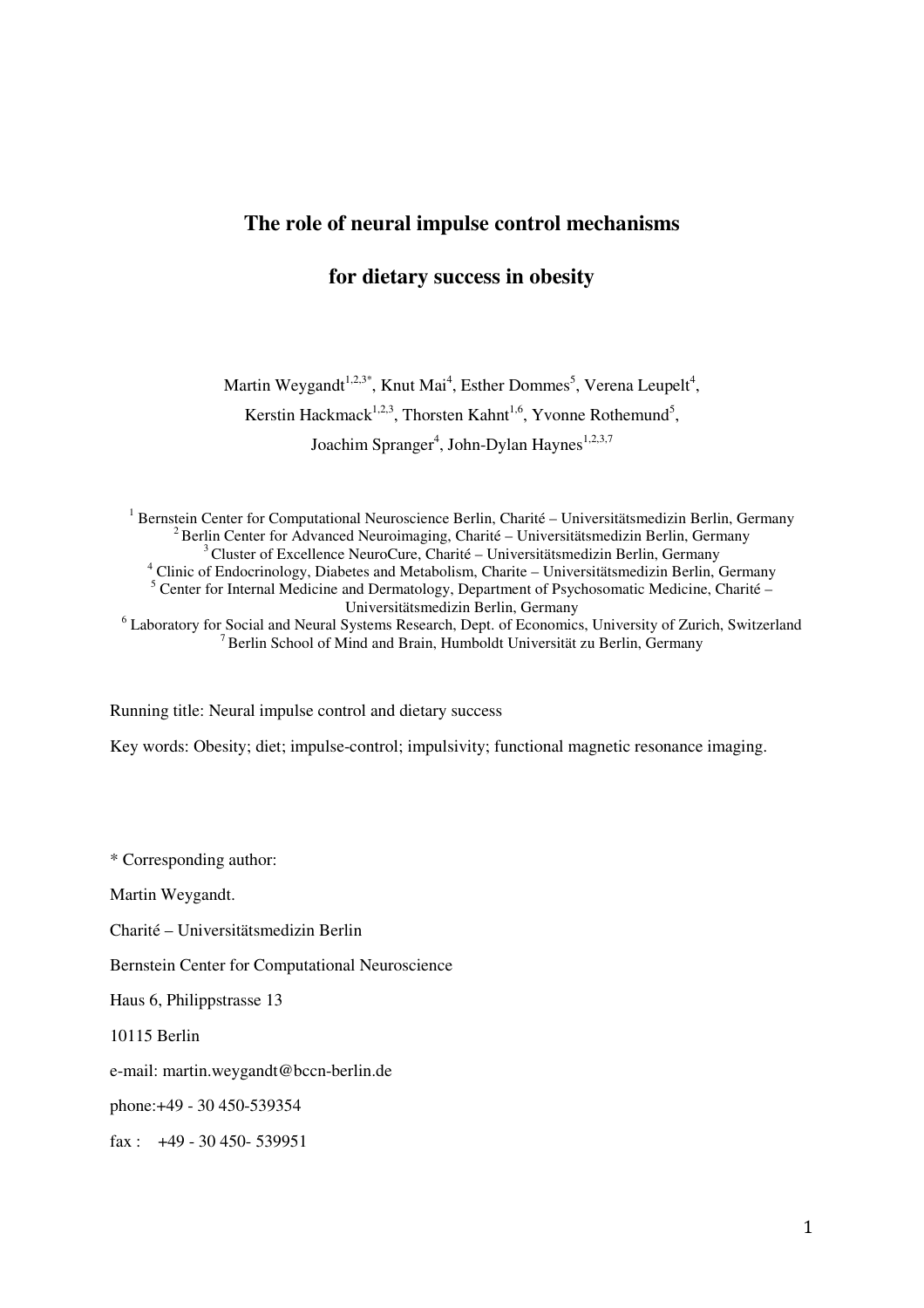# **Abstract**

Deficits in impulse control are discussed as key mechanisms for major worldwide health problems such as drug addiction and obesity. For example, obese subjects have difficulty controlling their impulses to overeat when faced with food items. Here, we investigated the role of neural impulse control mechanisms for dietary success in middle-aged obese subjects. Specifically, we used a food-specific delayed gratification paradigm and functional magnetic resonance imaging to measure eating-related impulse-control in middle-aged obese subjects just before they underwent a twelve-week low calorie diet. As expected, we found that subjects with higher behavioural impulse control subsequently lost more weight. Furthermore, brain activity before the diet in VMPFC and DLPFC correlates with subsequent weight loss. Additionally, a connectivity analysis revealed that stronger functional connectivity between these regions is associated with better dietary success and impulse control. Thus, the degree to which subjects can control their eating impulses might depend on the interplay between control regions (DLPFC) and regions signalling the reward of food (VMPFC). This could potentially constitute a general mechanism that also extends to other disorders such as drug addiction or alcohol abuse.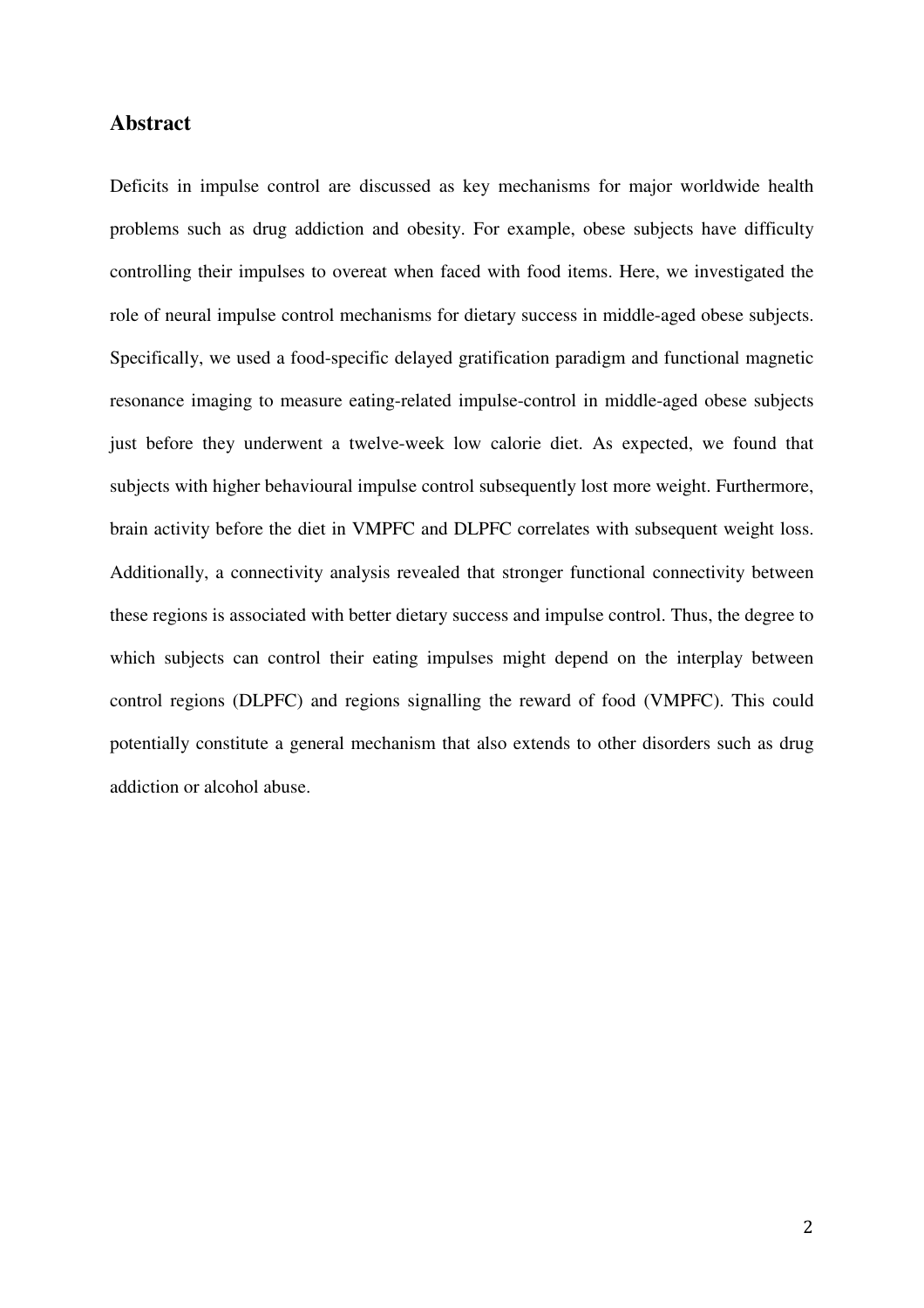# **1. Introduction**

Obesity is a major and increasing worldwide health problem due to its high prevalence and severe medical consequences (Bray, 2004). A variety of factors in the development and maintenance of obesity are currently discussed, including psychological (e.g., Weygandt et al., 2012; Rothemund et al., 2007; Torres et al., 2007; Ng & Jeffrey, 2003; Rodin et al., 1989), behavioural (e.g., Hays et al., 2008; Bellisle et al., 2004), genetic (e.g., Dina et al., 2007; Frayling et al., 2007), and endocrinological (e.g., Page et al., 2011; Ahima, 2008; Rosenbaum et al., 2008; Farooqi et al., 2007; Klok et al., 2007). Within the latter framework, also (insufficient) cerebral insulin suppression during stressful events is discussed, a topic especially referred to in the literature on the 'selfish-brain theory' (c.f. Peters et al., 2011). Among psychological factors, impaired impulse control is believed to play an important role for obesity (e.g., McGuire et al., 2001; Masheb et al., 2002; Weller et al., 2008; Nijs et al., 2010; Batterink et al., 2010; Kishinevsky et al., 2012) as well as for other major health problems, such as drug addiction (e.g., Volkow et al., 2004; Goldstein et al., 2007; Barrós-Loscertales et al., 2011) and alcohol abuse (e.g., Li et al., 2009). The association of obesity and impulse control has been tested in behavioural studies that found that impulse control measured with delay discounting (DD) paradigms or questionnaires is negatively associated with body weight (Weller et al., 2008; Masheb et al., 2002; McGuire et al., 2001). Neuroimaging studies have investigated the neural foundations of decision-making and impulse control in eating-related tasks (Hare et al., 2009; 2011). They suggest that food decisions in self-reported dieters rely not only on value signals in ventromedial prefrontal cortex (VMPFC), but also on the degree to which control signals in dorsolateral prefrontal cortex (DLPFC) exert an influence over these value signals. Studies searching for neural correlates of longitudinal weight changes and impulse control exclusively investigated nondieting subjects and either failed to identify such signals (Batterink et al., 2010), or they were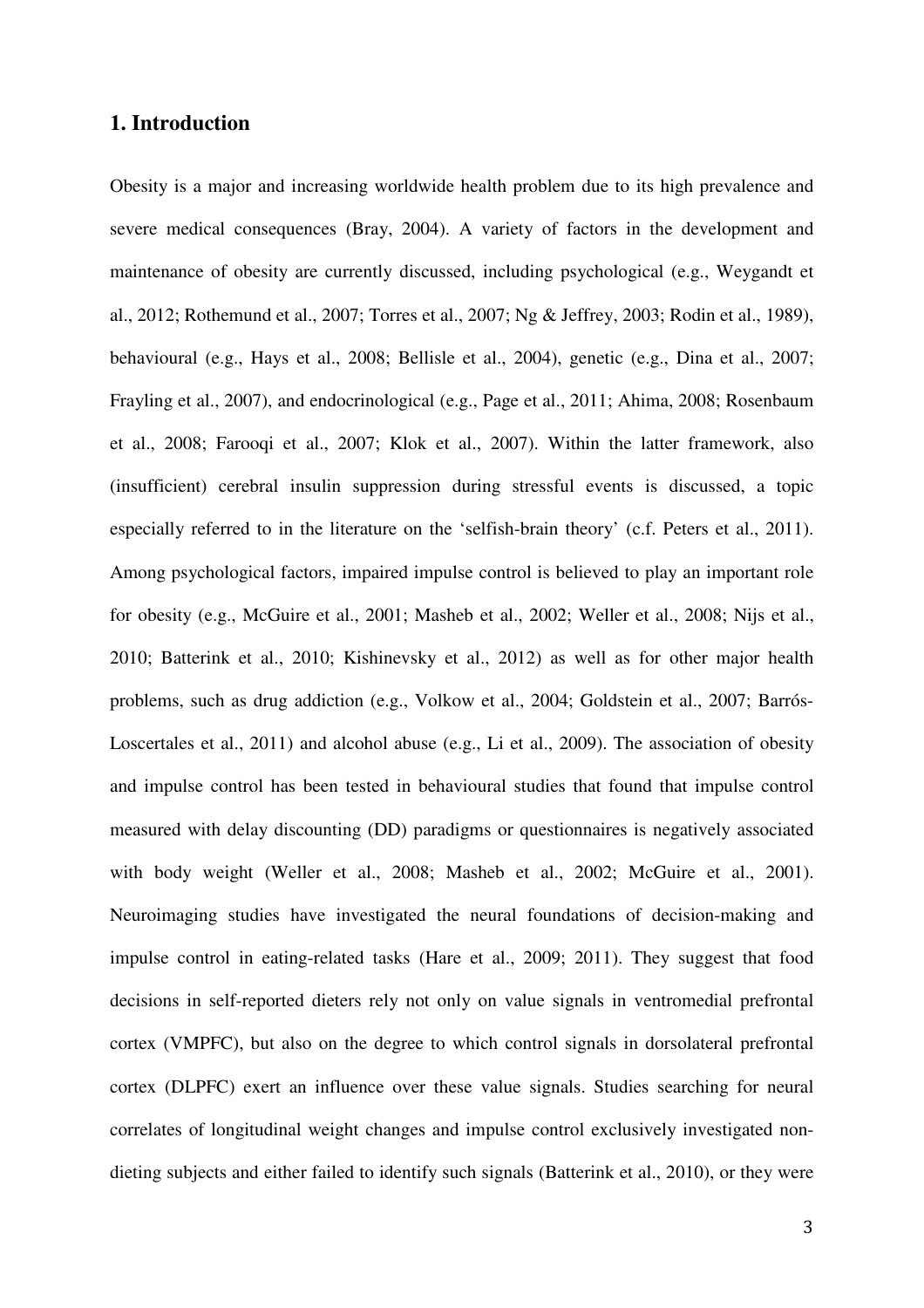able to identify neural predictors of weight changes but without being able to link them to control behaviour (Kishinevsky et al., 2012). Correspondingly, the complex relation between neurobehavioural parameters of impulse control and dietary success in obese subjects is still unclear.

Here, we investigated the link between behavioural impulsivity and their neural correlates *acquired before the onset* of a twelve-week low calorie diet in obese subjects and the corresponding weight loss obtained after the diet. We separately assessed the prognostic information contained in behavioural parameters of control, its neural correlates and the network connectivity of areas involved in decision-making. We found that a) higher impulse control is associated with better dietary success, b) future dietary success correlates with local brain activity in reward-related areas and areas involved in impulse control, and finally c) that dietary success correlates with functional connectivity between reward- and control-related brain structures reflecting the degree of control applied to food-decisions.

## **2. Methods and materials**

### **2.1 Participants**

Participants were first invited via newspaper announcements and notifications in hospitals to participate in a larger dietary study. The inclusion criteria for this study were an age in the range of 18 to 70 years and a BMI of at least 30 when no cardiovascular risk factor such as arterial hypertension was present or a BMI of at least 27 when such a factor was present. Subjects with endocrine diseases, malabsorption, food allergies, hypertonia, recent changes in smoking behaviour, pharmacological treatments known to affect energy homeostasis, subjects participating in a diet in a two month interval preceding the study and subjects with weight changes of more than 5 kilograms in this period were excluded. Subjects included in the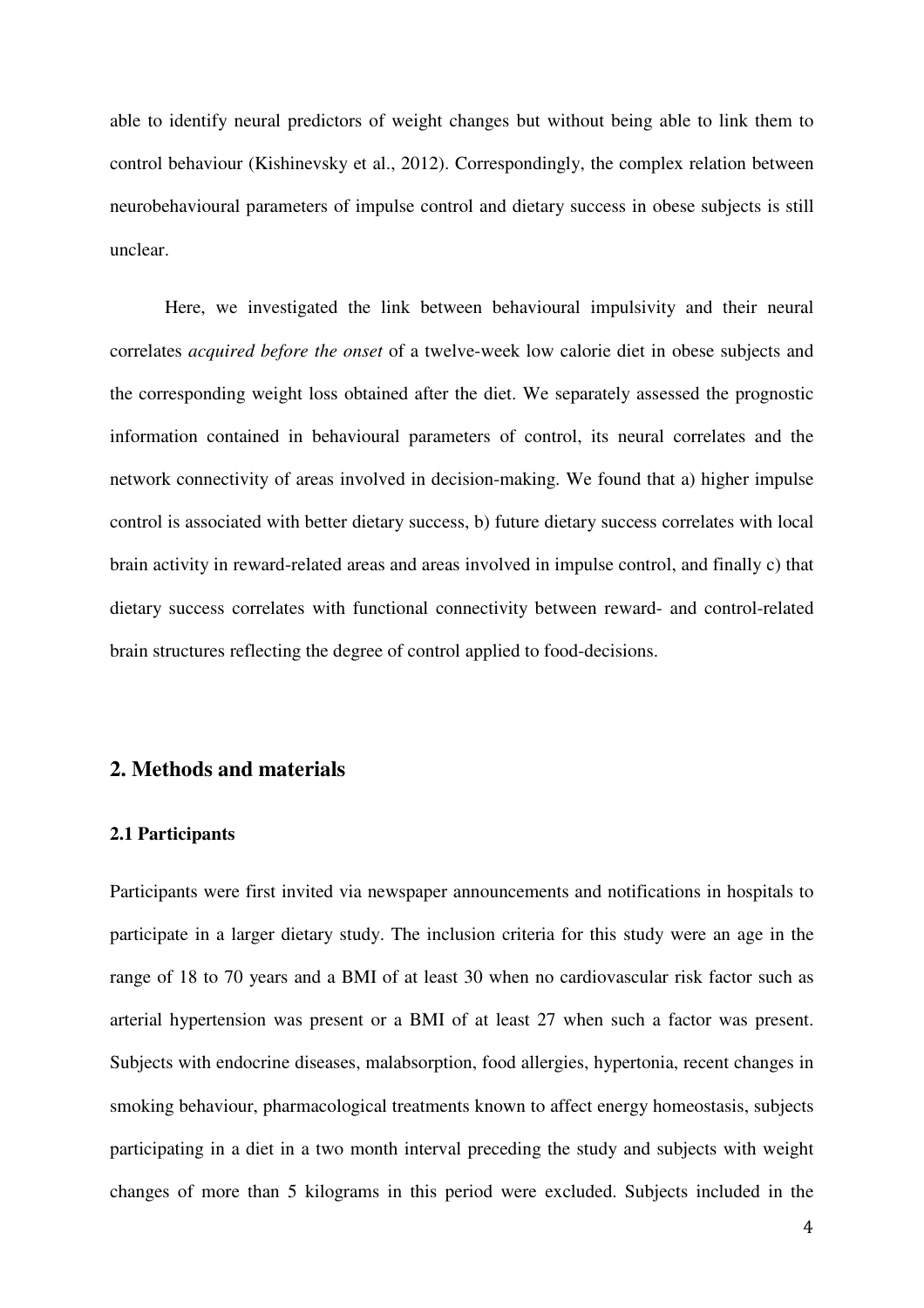larger diet study were invited verbally to participate in the fMRI study. If they agreed, they were screened with a standardized clinical interview for mental disorders (Margraf et al., 2005) by a clinical psychologist (MW) in the second stage. When screening indicated an affective, anxiety, or delusional disorder, borderline personality disorder, or substance abuse, the subject was excluded. Furthermore, subjects were asked if they ever had a / whether they were ever diagnosed with Multiple Sclerosis, Parkinson's Disease, dementia, stroke, epilepsy, brain tumor, or whether they have ever had a brain surgery. When this screening indicated a positive result, subjects were excluded. 22 subjects that passed this screening procedure and did not have standard MRI contraindications performed a delayed gratification pilot run (see section 2.3.1 Delayed gratification task). Four of the 22 subjects did not show variations in decision behaviour (e.g., always chose the delayed meal option) and were thus excluded. Finally, another two subjects were excluded that showed inconsistent decision behaviour between the behavioural pilot and fMRI delayed gratification runs (c.f., Kishinevsky et al., 2012). Thus, finally 16 (13 female) subjects were included in the fMRI study. Their mean age was  $M = 43.0$  yrs (SD = 12.2 yrs; range: 23.5 yrs – 66.5 yrs). Their mean pre-diet BMI was M  $= 34.5$  (SD = 3.2; range: 29.8 – 41.5). On average, the dietary BMI-reduction was M = 4.3  $(SD = 1.8; \text{ range: } 0.7 - 7.7)$ . The mean weight loss in kilograms was  $M = 12.7$  kg  $(SD = 5.4)$ kg; range = 1.9 kg – 20.5 kg). Finally, on average the subjects dropped to  $M = 87.4\%$  (SD = 5.2%; range: 77.0% - 98.0%) of their baseline weight in kilogram during the weight reduction program. Subjects obtained 10€ for participation in the screening session and 30€ for participation in the fMRI session. All participants provided written, informed consent. The study was approved by the ethics committee of the Charité - Universitätsmedizin Berlin.

#### **2.2 Diet protocol**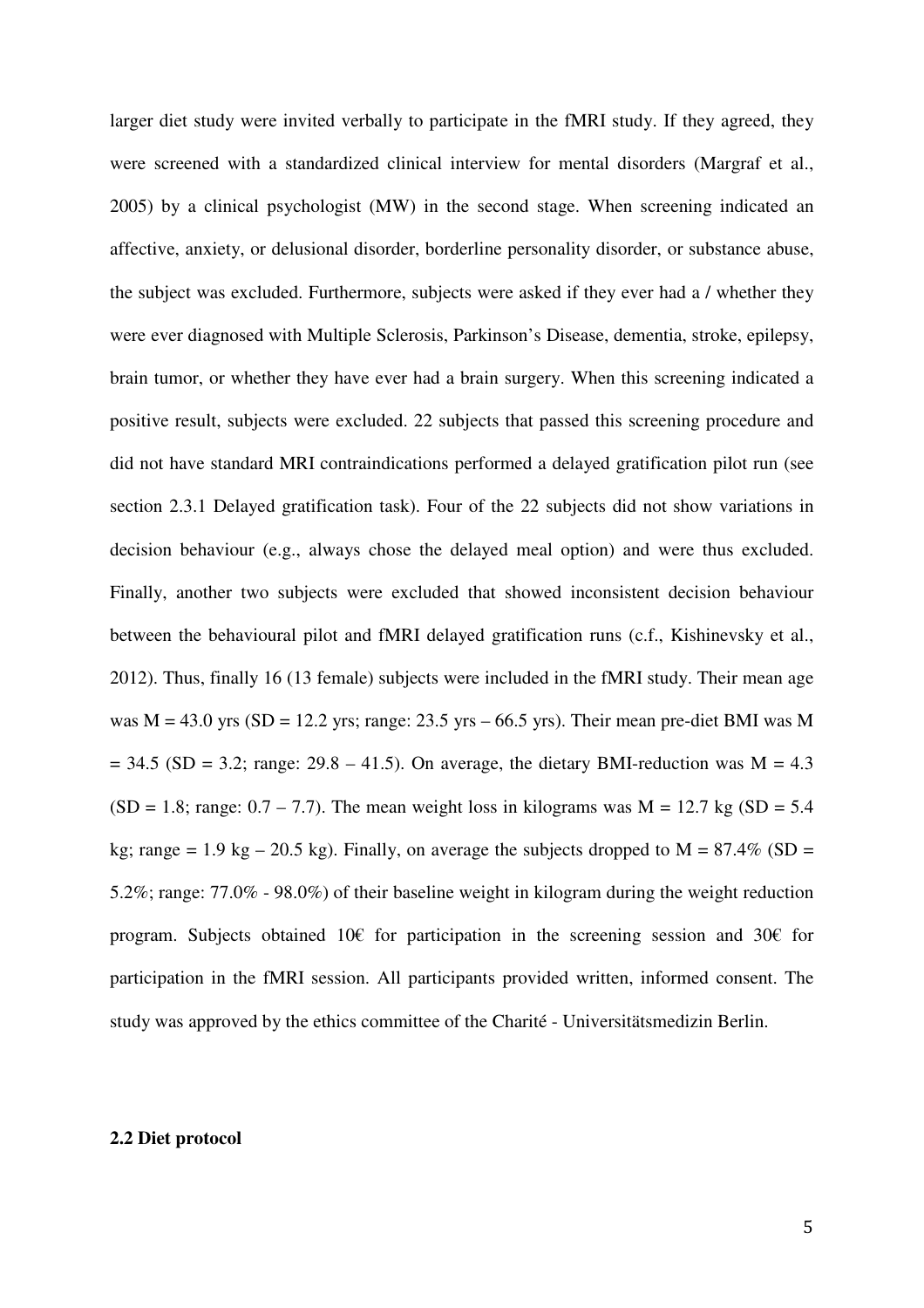Weight loss was induced using a dietary protocol with a length of 12 weeks. The protocol consisted of three components: caloric restriction, nutritional counselling and physical exercises. Caloric restriction applied in the weight reduction program can be separated in two stages. In the first stage that lasted for 8 weeks, energy intake was restricted to 800 kilocalories per day by using a formula diet (Optifast 2®, Nestlé HealthCare Nutrition GmbH, Frankfurt am Main, Germany). During this period, subjects received 35 portions of the formula diet for a week (i.e. 5 per day) in weekly meetings with a nutritionist and were advised not to consume any additional food. For the case that they were not able to follow this caloric restriction, they were instructed to document the amount of additional food consumed. The amount of consumed formula diet portions (and if applicable: additional food) was then documented in the meeting of the next week. In these meetings, also a medical monitoring was performed by a physician including a patient interview, arterial blood pressure measurement, and a blood test. Based on the blood sample, parameters for sodium, potassium, calcium, triglycerides and creatinine were determined in order to guarantee a compatible course of the weight reduction in terms of e.g. kidney and cardiac functioning. In the second stage of the weight reduction that lasted for 4 weeks, subjects were instructed to follow a calorie restricted standard diet composed in accordance with guidelines of the German Association of Nutrition (1500 kilocalories per day; 30% fat, 55% carbohydrates, 15% protein; c.f. http://www.dge.de). Observance of the standard diet was supported by providing specific recipes, cooking advices, and instructions for behaviour modifications (only 3 meals per day, at least 4 hours break between the meals, reduced carbohydrate intake at dinner, support of increased physical activity independent of guided exercise training; see below). During that period, at least one body weight measurement per week was performed by a nutritionist at study site. During both stages of the program, i.e. the full 12-week period, weekly nutritional counselling group meetings (cooking courses) with a duration of 90 minutes were performed. In these group meetings subjects also performed guided physical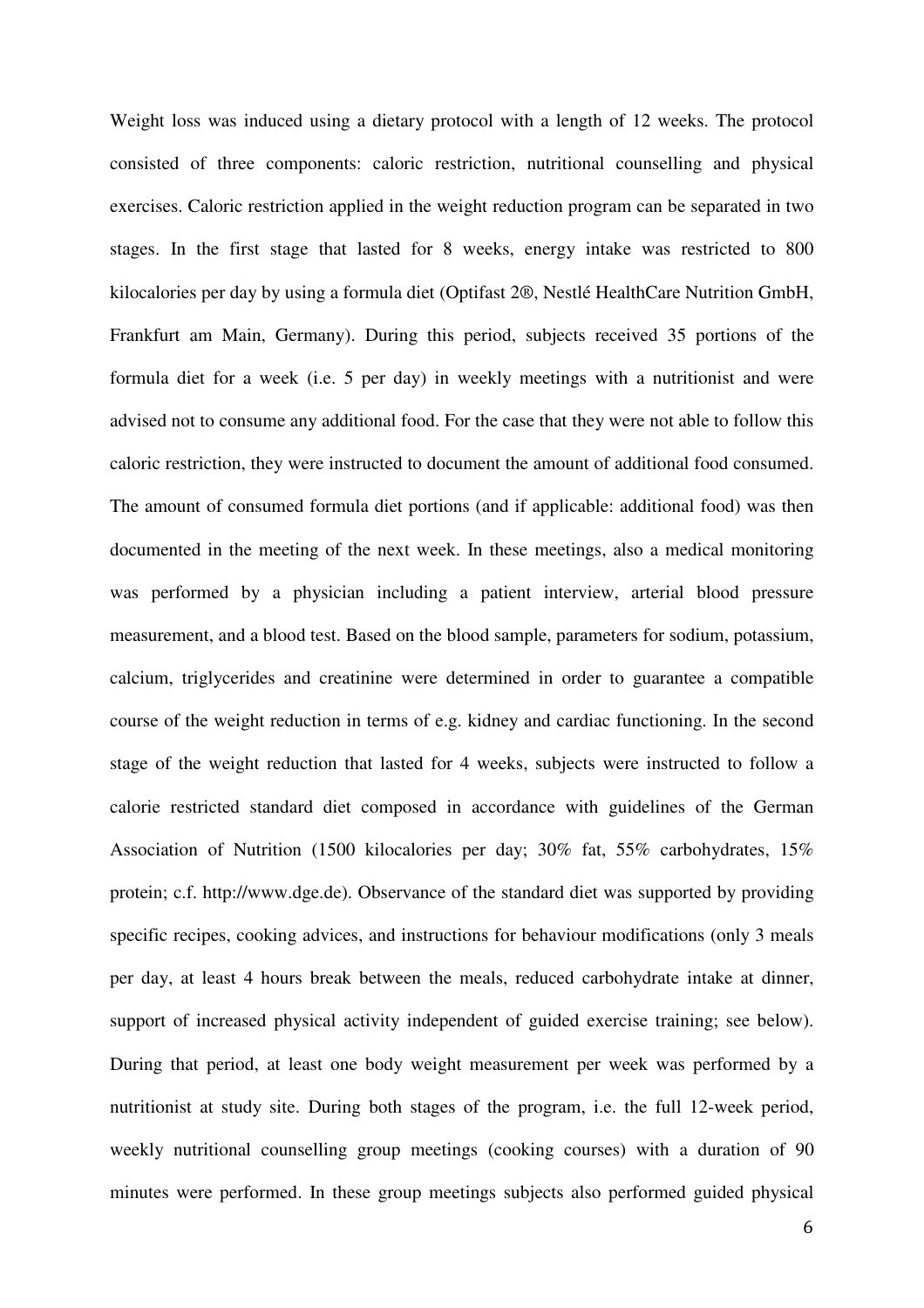exercise (aqua fitness or therapeutic exercise training) subsequent to the cooking courses for 30 minutes. On average, the dietary intervention program started  $M = 5.3$  days (SD = 4.6) days; range: 0 days – 14 days) after the fMRI session.

#### **2.3 Stimuli and task**

### 2.3.1 Delayed gratification task

This task was conducted twice during the study, i.e. once within a behavioural pilot on the day of recruitment in the hospital and once during fMRI scanning in four consecutive runs performed on a subsequent day. In both cases, the task was conducted between 8 and 11 a.m. to control for circadian oscillations of hormonal parameters. Subjects were asked to stop eating at 8 pm on the day before to guarantee that they were in a fasted state.

To tailor the paradigm to the individual subjects' food preferences, subjects had to state a preferred meal out of seven meals that varied in terms of calorie content on the day of recruitment in the hospital before the pilot. These meal options included typical breakfast and lunch meals. Specifically, subjects could chose among tomatoes with mozzarella, eggs and tomatoes, cereals with dried fruit, pasta salad, muffins, scallop, and pizza (Figure 1). Subjects were told that they would not be gratified with a meal at the end of the task, but that decisions were made in an "as if" situation.

Each trial began with the presentation of a fixation screen, which was shown for two (behavioural pilot) or four to eight (fMRI scanning) seconds. In the following choice stage, a small portion of the favourite meal with the label 'immediately' appeared on one randomly selected side of the screen. On the other side, a larger portion of the meal was shown together with a label indicating a specific delay of gratification for the larger alternative. The subject was instructed to select their preferred choice with a button press. After the button press the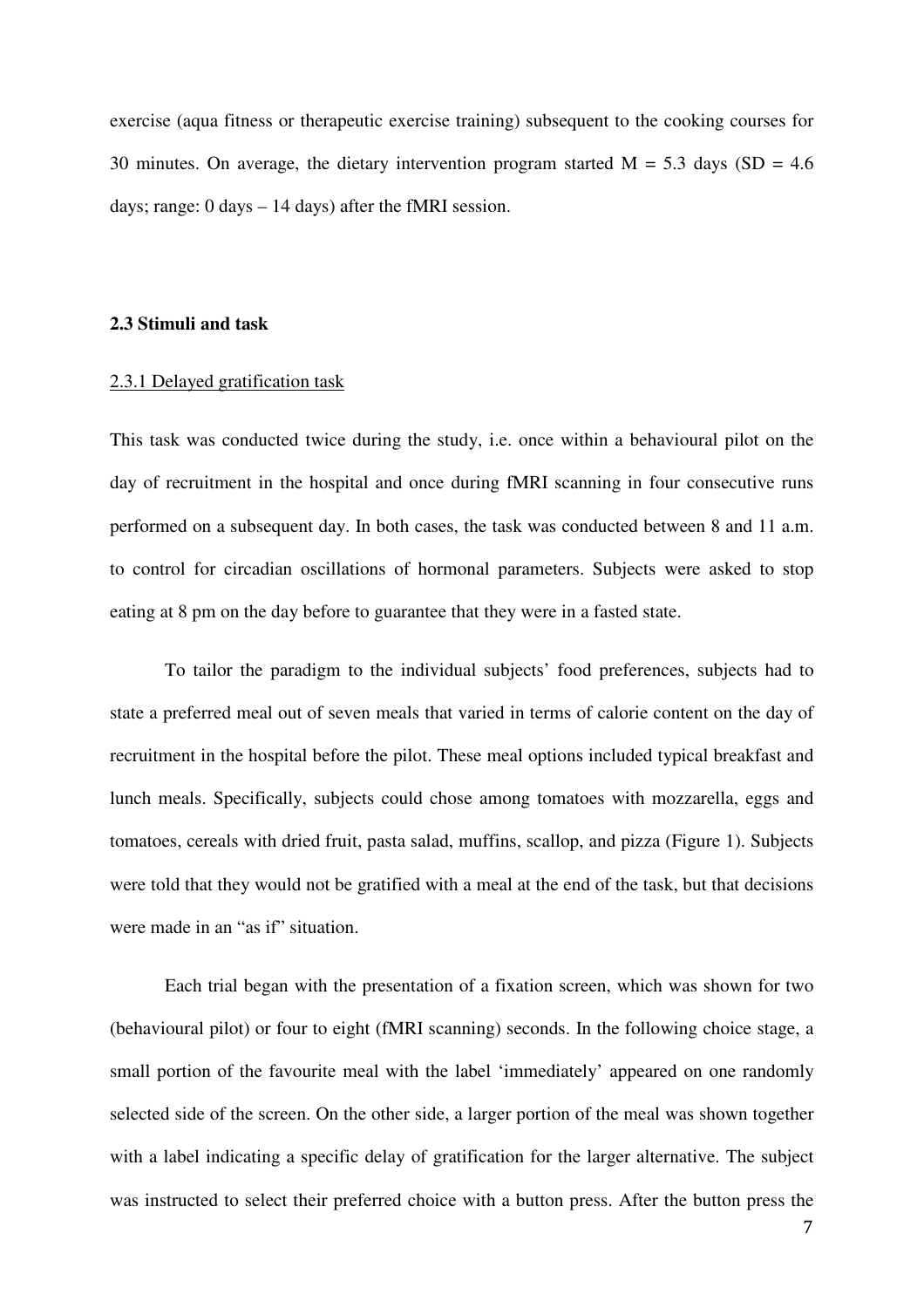arrow beneath the chosen meal changed its colour from yellow to red to indicate successful selection in the feedback stage. The total duration of the choice and feedback stage was 6 seconds. After the feedback stage, the next trial started (see Figure 1).

During the pilot, we presented delayed meals of four larger magnitudes compared to the immediate meal and used 22 delay levels after which the subject would receive the meal (1 - 10, 12 14, 16, 18, 20, 30, 40, 50, 60, 75, 90, and 120 minutes). Each magnitude was paired with each delay level, yielding 88 trials in total. Correspondingly, the duration of the pilot was 11.73 minutes. The high number of delay levels was used to define a maximal level of accepted delay for the fMRI runs. In the fMRI runs, we had only ten levels. Here, the maximal level corresponded to the maximally accepted delay determined in the behavioural pilot run of that subject plus ten percent. The ten distinct levels then corresponded to the ten deciles of this maximum. Each magnitude was paired with each delay level, yielding a total number of 40 trials. The duration of each run was 8 minutes.

### 2.3.2 Cue-reactivity task

Cue-reactivity denotes the responsivity of a subject to stimuli (cues) that are coupled to reinforcing stimuli of a certain tvpe (e.g. food) via classical conditioning (Drummond, 2000). Furthermore, cue-induced desire to consume (i.e. craving) is assumed to be a conditioned consequence of cue-reactivity and thus an index of this parameter (Pelchat et al., 2009). Food cue-reactivity is elevated in obese subjects as compared to normal weight controls and goes along with an increased vulnerability of cue-induced overeating (Jansen et al., 2003). Neuroimaging studies have shown that reward-related brain areas code for food cue-reactivity in obese subjects (e.g., Rothemund et al., 2007; Weygandt et al., 2012). Simultaneously, foodcue induced activity in these areas is linked to the BMI (Rothemund et al., 2007). Since the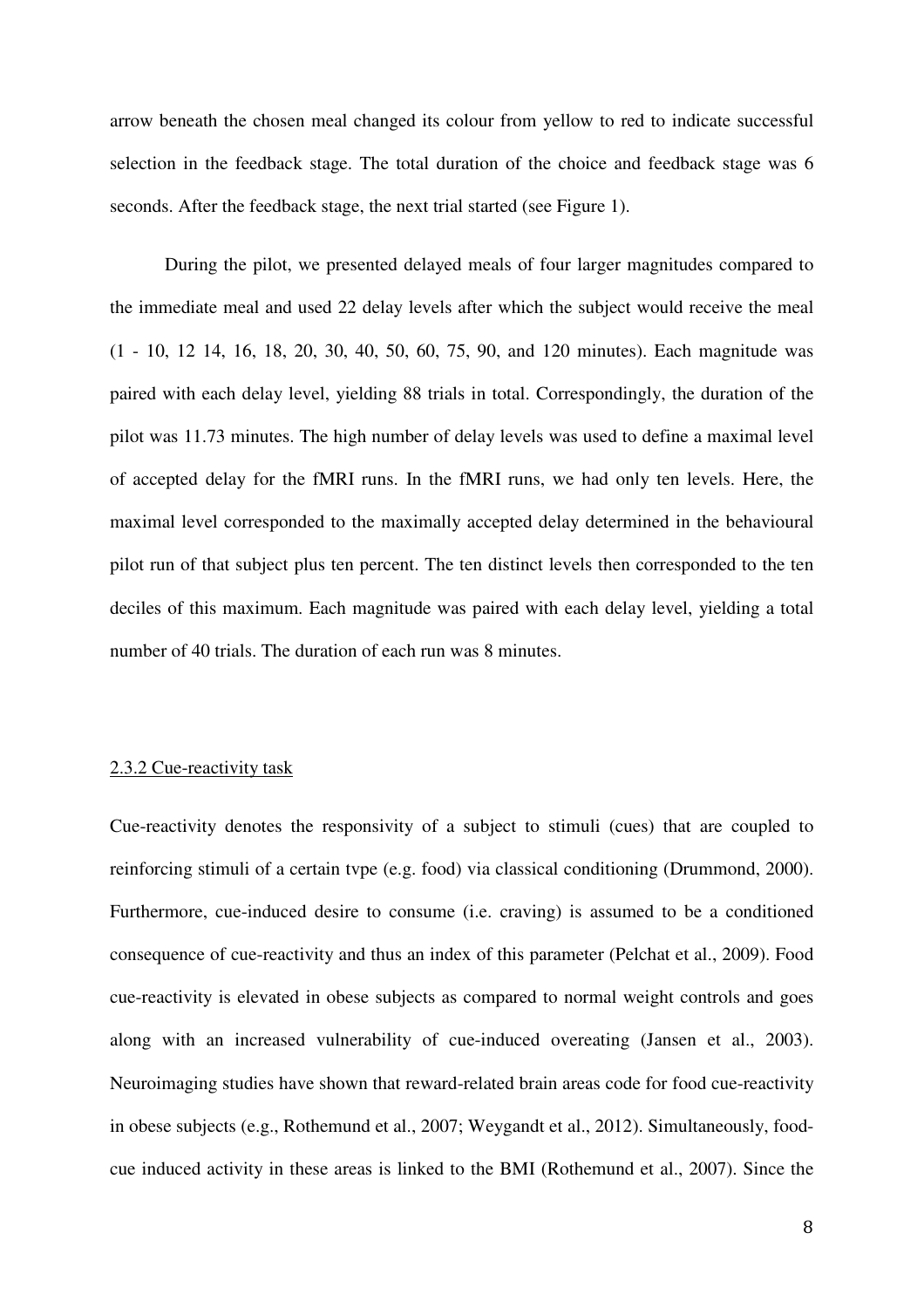DD task conducted in our study includes the presentation of such stimuli, we measured the self-reported desire to consume food-items presented in a picture perception paradigm and used it to control for inter-individual differences in cue-reactivity in all analyses conducted in the study.

In order to acquire the marker for food-cue reactivity, each subject was shown a set of 40 pictures including two food-related picture categories (high- and low-calorie foods) and two control categories (eating-related utensils and neutral stimuli) with 10 images each. Highcalorie pictures included images of items such as hamburgers and ice cream. Low-calorie foods consisted of e.g., fruits and vegetables. The utensil category included images of forks and spoons etc. Finally, the pictures in the neutral control condition comprised pictures of e.g., flowers and rocks. The stimuli were previously used in Rothemund et al. (2007). For more details on the stimuli, please refer to this study.

The stimuli of the two food-related categories were rated separately with respect to the urge that they induce to consume the depicted food (i.e. craving) and the induced appetite. The rating on these two dimensions was performed with a visual analogue scale ranging from 0, representing no stimulation of craving/appetite, to 100, indicative of very strong stimulation of craving/appetite. Pictures of all four categories were rated additionally on the dimensions valence, arousal, and dominance using the Self Assessment Manikin (Lang, 1980) approach. Pictures were presented in a randomized sequence. The rating was performed directly after the fMRI scanning in a self-paced fashion, i.e. subjects could take as much time as they desired to rate each of the images on each of the scales.

The subject-specific parameter for food-cue reactivity was calculated as the difference of the mean craving rating for pictures of the high-calorie category minus the mean craving rating for the low calorie category. Thus, the marker can be seen as the relative incentive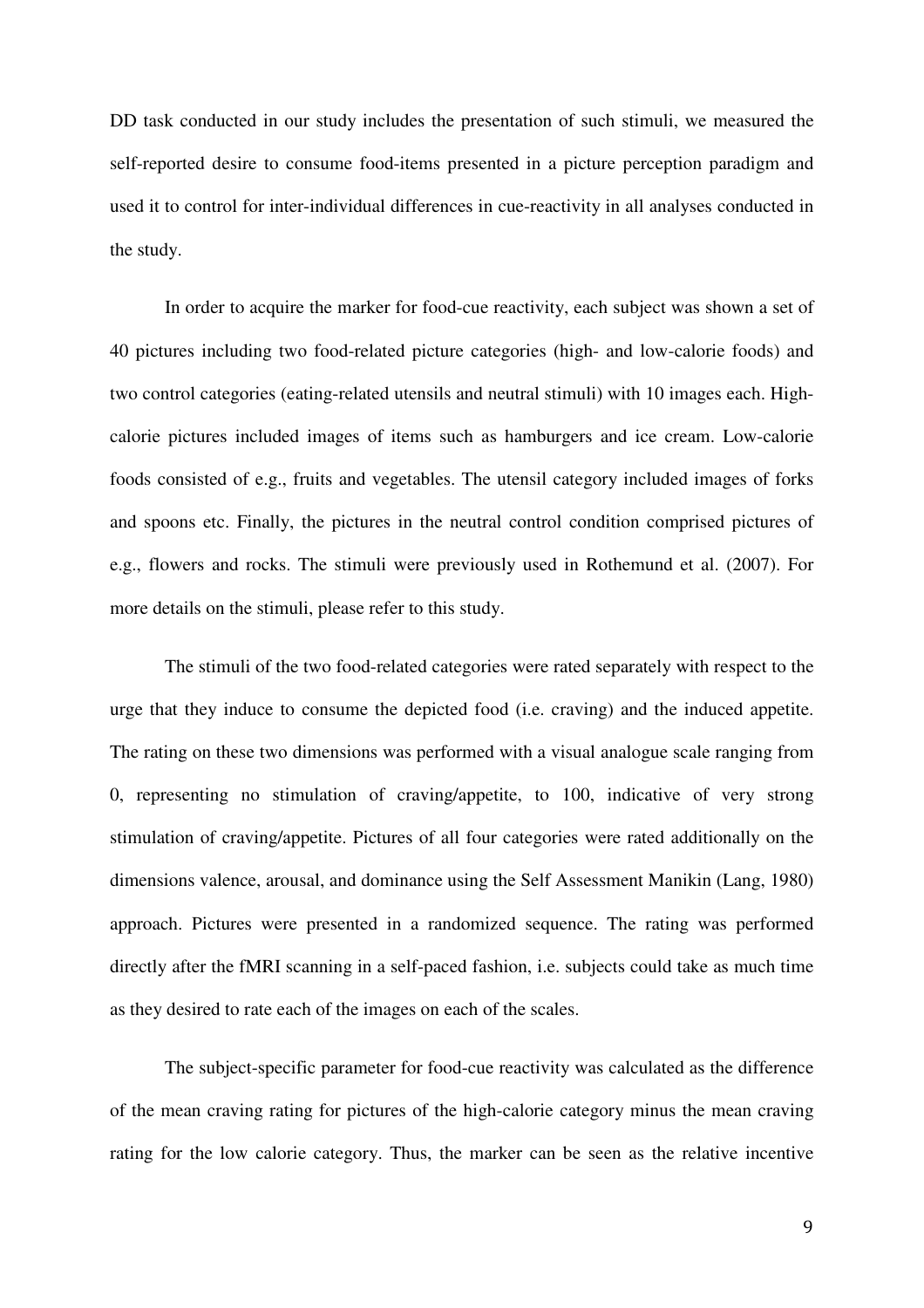salience of foods promoting obesity as compared to healthy foods. For the present study, only this parameter was evaluated.

## **2.4 fMRI data acquisition and preprocessing**

Brain scans were acquired using a 1.5 Tesla whole-body tomograph (Magnetom Sonata, Siemens, Erlangen, Germany) with a standard head coil. For the functional imaging four runs consisting of 245 volumes each were measured using a T2\*-weighted gradient echo-planar imaging sequence with 35 slices covering the whole brain (slice thickness = 3 mm; 0.6 mm gap, interleaved; TR= 2000 ms; TA = 57.143 ms; TE = 40 ms; flip angle =  $90^{\circ}$ ; field of view  $= 192$  mm x 192 mm; matrix size  $= 64$  x 64). The orientation of the axial slices was parallel to the AC-PC line.

We applied standard preprocessing including realignment, slice time correction, and spatial normalization of images to the Montreal Neurological Institute (MNI) brain template (Tzourio-Mazoyer et al., 2002) using SPM8 (Wellcome Trust Centre for Neuroimaging, Institute of Neurology, UCL, London UK - http://www.fil.ion.ucl.ac.uk/spm). The voxel size of the normalized images was 3 \* 3 \* 3 mm. Finally, we created a combined mask for all fMRI analyses conducted within the study consisting of eight bilaterally defined regions of interest (ROI) and excluded all brain regions from the fMRI analyses that were located outside this mask. These ROIs were the anterior insula, the ventral, and dorsal striatum, hypothalamus, DLPFC, DMPFC, VMPFC, and posterior cingulate cortex and were based on a neuroanatomic atlas (Maldijan et al., 2003) that defines ROIs in the standard space of the MNI-brain template (Tzourio-Mazoyer et al., 2002). The sum of all voxels in the combined mask (i.e., the area of our search in the fMRI analyses) was 6149 voxels. The masking step was performed in order to focus on brain regions previously discussed in the literature on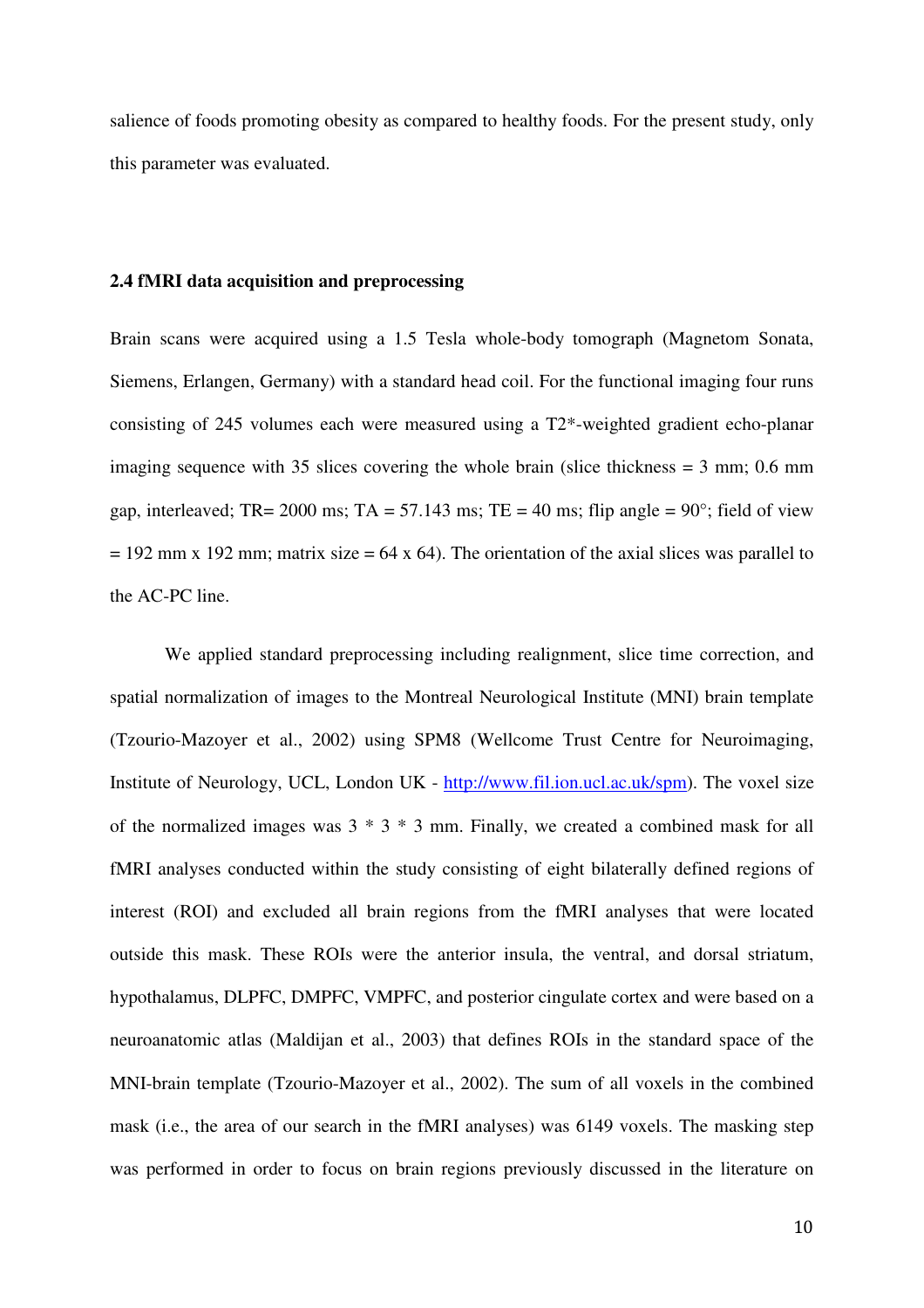obesity (e.g., Rothemund et al., 2007; Grill et al., 2007) and value-based decision-making (e.g. Hare et al., 2011; 2009; Kahnt et al., 2011; 2010; Kable & Glimcher, 2007; McClure et al., 2004).

#### **2.5 Analysis 1: Association of behavioural impulsivity and dietary weight loss**

Here, we investigated the degree to which future BMI changes correlate with a behavioural parameter that is considered a measure of impulsivity (Ainslie, 1974) assessed *prior to onset of the diet* in a food-specific delayed gratification task. This parameter (k) was identified for each subject with an iterative optimization procedure and a hyperbolic discounting function (c.f. Mazur, 1987). In that optimization procedure, we first defined a value for k in each iteration and then calculated the predicted meal value for each trial of all four fMRI runs of a subject (having a certain meal magnitude and delay level of the delayed meal) following: predicted delayed meal value<sub>trial</sub> = delayed meal magnitude<sub>trial</sub> /  $(1 + k *$  delayed meal delay<sub>trial</sub>). Specifically, we started with  $k = 0.0001$  and increased it in each iteration by 0.0001 until we reached an upper level of  $k = 2$ . In each iteration (i.e., for each level of k), we computed the sum of squared differences between predicted and true meal values across all trials. The subject's choice (immediate  $= 0$ , delayed  $= 1$ ) was used as indicator of the true meal value for a given trial. Finally, the value for k was selected as subject-specific impulsivity measure k for which the minimal sum of squared differences between true and predicted meal values resulted. Thus, k reflected the influence of the magnitude and delay of delayed meals on choice. Next, we determined a weight loss score for each subject, i.e. we subtracted the post-diet from pre-diet BMI. The naked pre- and the post-diet body weight was measured directly after subjects arrived at the imaging center (i.e. after an overnight fast and between 8 and 10 a.m.) using a calibrated scale (Kern, Balingen-Frommern, Baden-Württemberg, Germany). On average, the post-diet weight measurement took place 108 days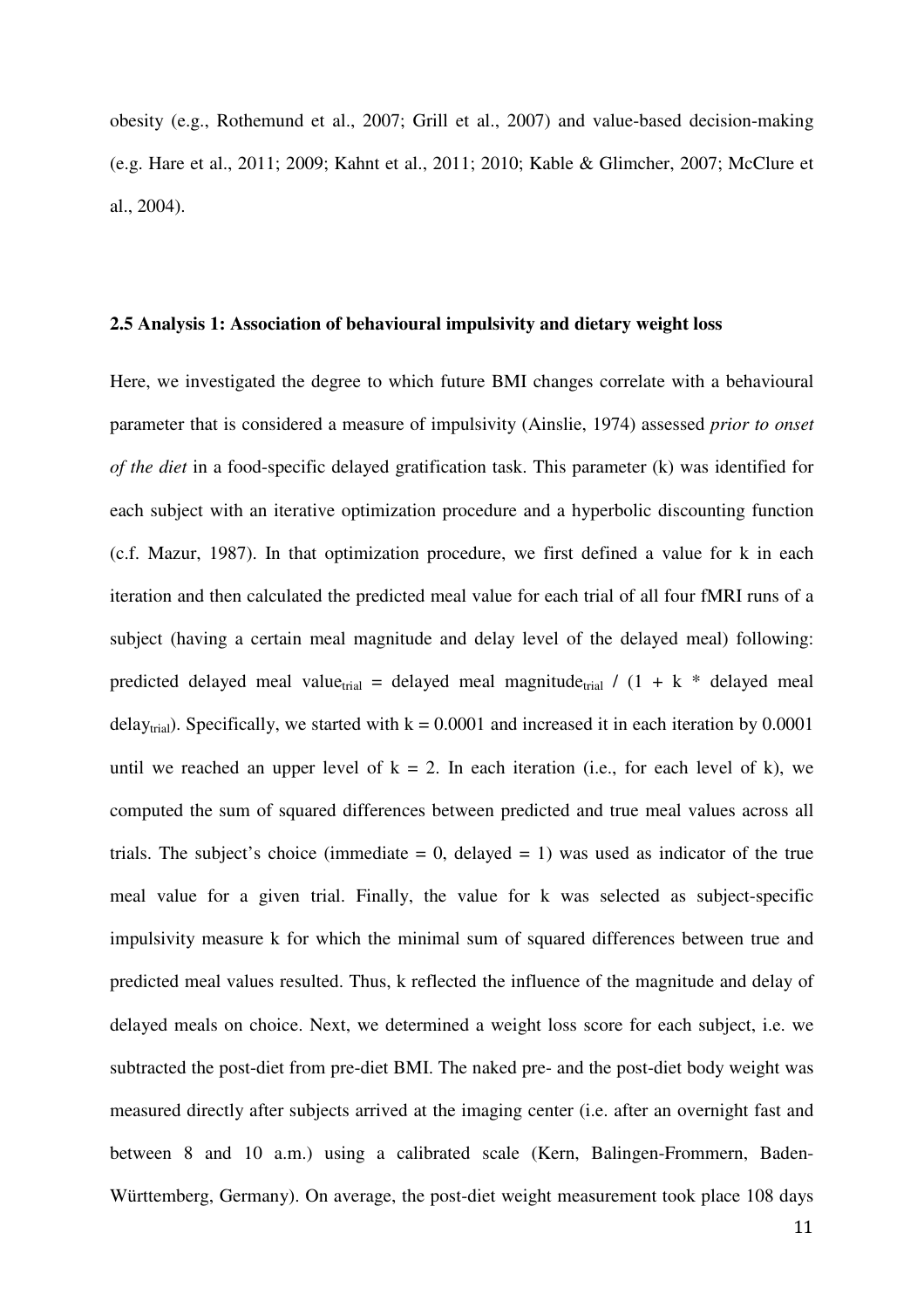after pre-diet measurement (SD = 28 days). The deviations from the exact twelve-week interval had organizational reasons.

Next, we regressed out the variance in the impulsivity and the weight loss score that could be explained by four covariates of no interest, i.e. baseline BMI, cue-reactivity, age and gender (plus constant) using a general linear model (GLM) for each of the two measures separately. This yielded the corrected impulsivity parameter (kc) and a corrected weight loss score (ΔBMIc). In particular, we corrected for baseline BMI, since subjects with a higher baseline BMI might easier/faster lose weight during the diet as compared to subjects with a lower baseline BMI. Furthermore, we controlled for cue-reactivity since our DD task applied for determination of behavioural impulsivity included the presentation of food pictures. We controlled for age primarily due to changes of the secretion of potentially eating relating hormones across lifetime. Finally, we controlled for gender since Weller et al. (2008) could show that discounting behaviour in a DD task can differ between men and women in obesity.

To clarify, whether ΔBMI should additionally be corrected for the variation in the temporal delay between pre- and post-diet body weight measurement across subjects (see above), we computed the association between these measures. Specifically, we first regressed out the variance in the two measures that could be explained by the four covariates of no interest and a constant using a GLM and then computed the correlation of the residuals that however turned out to be very small  $(r = 0.02; p = 0.502)$ . Due to the weakness of the association, the temporal delay of pre- and post-diet weight measurements was not additionally included into our set of covariates of no interest.

In order to assess the link between behavioural impulsivity and dietary success, we finally calculated the correlation between kc and ΔBMIc. To test for significance, we assessed the probability of observing the obtained correlation by chance using a permutation test. Specifically, we permuted the corrected " BMIc vector ten thousand times and calculated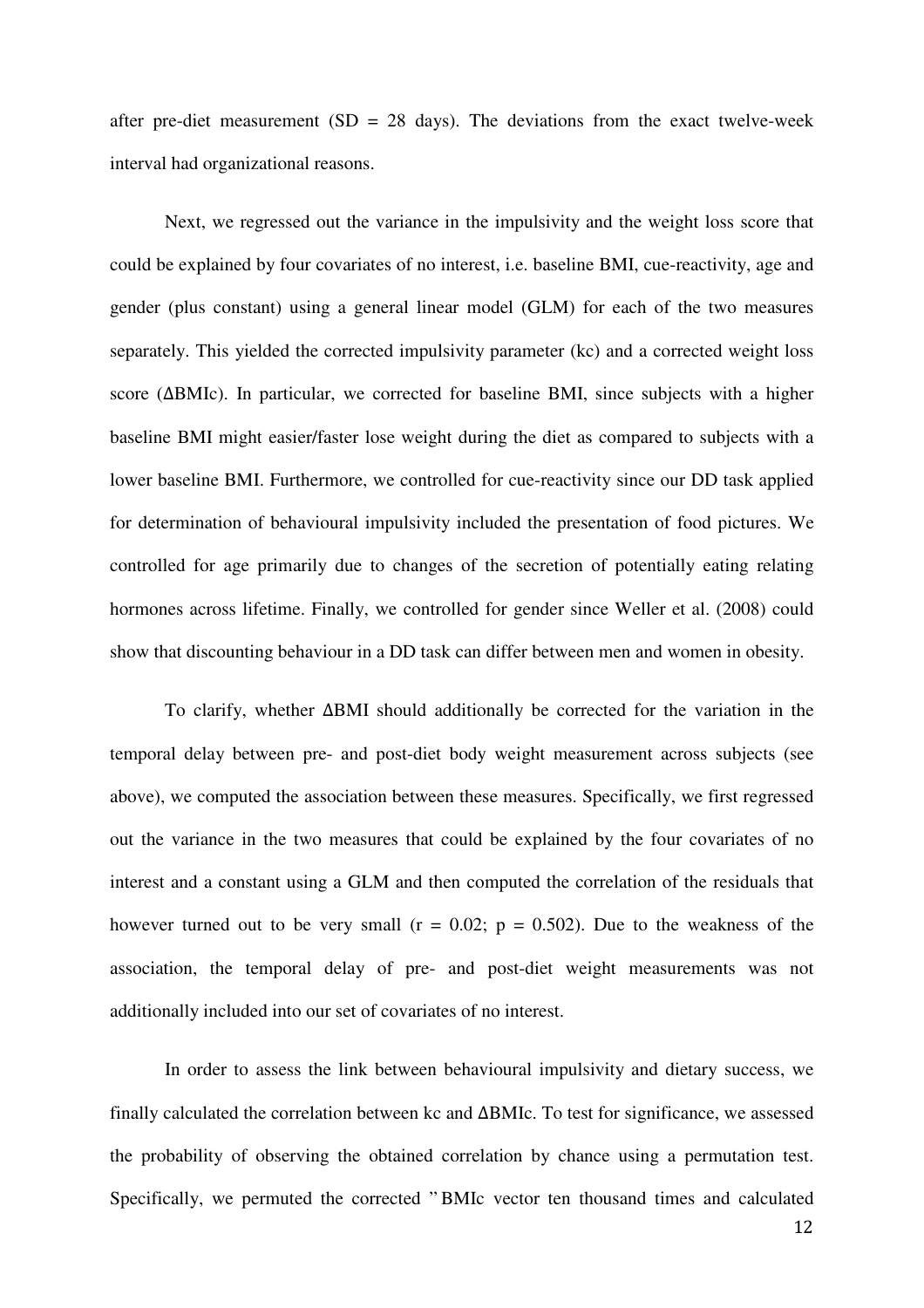correlations using permuted vectors (Good, 2005). We used the resulting distribution of correlations to estimate the probability under the null-hypothesis. Please note, that we decided to use permutation tests for all analyses conducted in the study due to their high robustness to violations of distributional assumptions (Good, 2005) that might be problematic for parametric procedures applied to moderately sized data sets.

#### **2.6 Analysis 2: Association of brain activity and dietary weight loss**

In a second analysis, we assessed the correlation of dietary weight loss and pre-diet brain responses reflecting the subjective value (SV) of food-cues. Due to consistency reasons, this and all other fMRI analyses were performed using in-house software (c.f., Weygandt et al., 2012) that also allows to compute voxel-specific stepwise regression models needed in supplementary analysis 2 and 4.

In the first of two processing steps conducted in analysis 2, we started by computing the SV of each trial and run of a subject using the subject-specific impulsivity parameter k (please see analysis 1) following:  $SV_{trial}$  = meal magnitude<sub>trial</sub> / (1 + k  $*$  meal delay<sub>trial</sub>). Then, we estimated a GLM for each subject, run, and voxel with a boxcar regressor weighted by trial SV. This regressor modelled the three successive TRs during the choice and feedbackstage (see Figure 1) as one short block and was convolved with the hemodynamic response function. We also included the six motion parameters determined during realignment, seven discrete cosine transform basis functions (i.e., a high-pass filter, cutoff = 128 sec) and a constant in the model as covariates of no interest. The resulting parameter maps of each subject were averaged across runs to give one subject-specific map characterising the regional responsiveness to variations in the SV of delayed meals. To further control for covariate effects, we finally removed the variance in each voxel of these maps across subjects that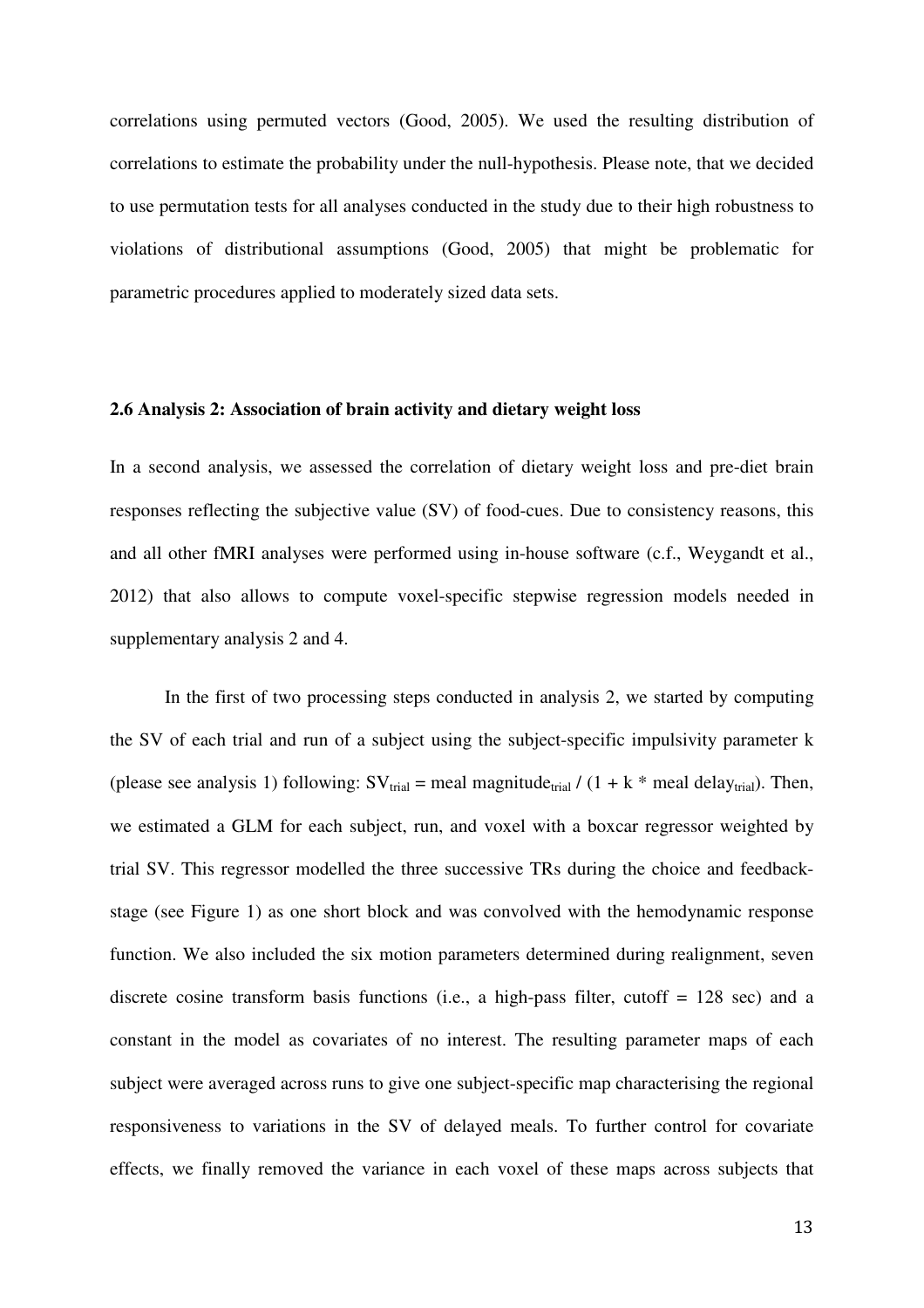could be explained by cue-reactivity, pre-diet BMI, gender, age and a constant term with a GLM.

In the second step, the map of each subject was entered into a between-subject analysis used to identify brain areas located in the combined mask that contain prognostic information for weight loss (ΔBMIc). Specifically, we calculated the correlation coefficient between a subject's " BMIc and activity in each voxel reflecting the local responsiveness to variations in the SV of food-cues. To assess the probability of observing the obtained correlations by chance, we used permutation testing. In particular, we calculated correlations between permuted " BMIc vectors and the non-permuted activity vector of a given voxel until: number of voxels included in the combined mask (6149) /  $\pm$ <sub>uncorrected</sub> (0.025) = 245960 permutations were reached. The resulting distribution of correlations was used to assess the probability of the observed correlation under the null hypothesis. The false-discovery-rate criterion (FDR; Benjamini & Hochberg, 1995) was used to correct for multiple comparisons  $(\pm_{FDR} = 0.025)$ . Please note, that the application of the FDR-criterion also determined the number of permutations conducted per voxel coordinate (245960). Within the FDR-criterion, at least one test/voxel has to be significant following a Bonferroni-corrected significance threshold and this threshold corresponds to the uncorrected significance threshold divided by the number of tests conducted. Correspondingly, a test would be significant on a Bonferronicorrected significance threshold within the permutation framework if at least 245960 permutations were conducted without revealing a single correlation reaching the level of the empirically observed correlation. The alpha level was to 0.025 since we tested for significance of positive as well as negative correlations.

Additionally, we conducted two supplementary analyses related to analysis 2. Specifically, we investigated the association of weight-loss prognostic DLPFC activity and behavioural control in supplementary analysis 1. Moreover, we investigated the potential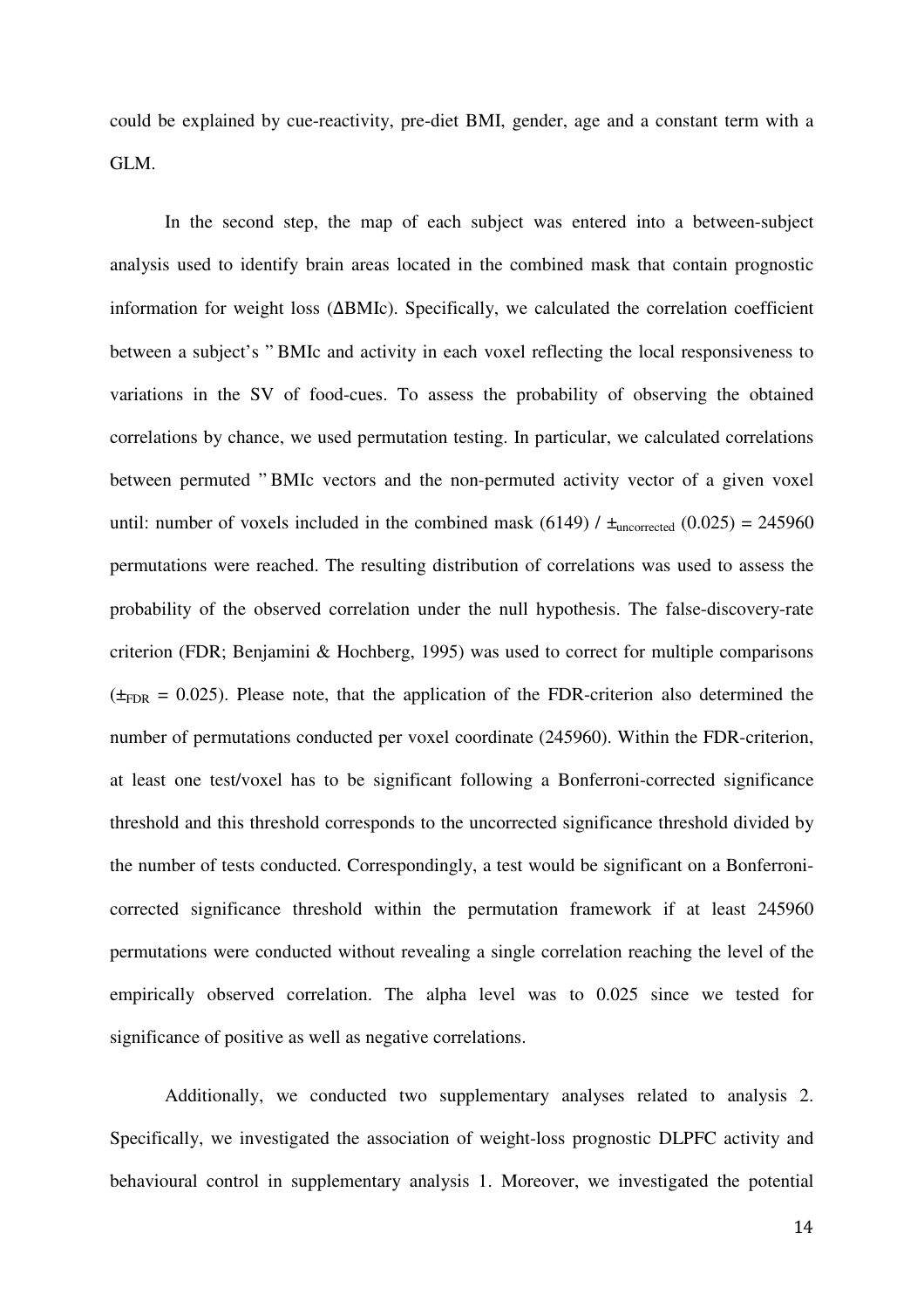benefit of using a combination of behavioural control and brain activity for weight loss modeling in supplementary analysis 2.

### **2.7 Analysis 3: Association of functional brain connectivity and dietary weight loss**

Here, we assessed the correlation of future dietary weight loss and functional connectivity of brain areas with the VMPFC acquired before the onset of the diet. The VMPFC (coordinate identified in analysis 2 [MNI: -6, 48, -9]) was selected as seed region since activity in this area correlates with the SV of food-items while simultaneously being modulated by DLPFC activity reflecting food-related self-control (Hare et al., 2009). Consequently, the VMPFC integrates two key aspects of food-related decision making in dieting – reward-related features of food-items and impulse control related aspects. The analysis was performed in a three-step procedure using in-house software (c.f., Weygandt et al., 2012).

In the first step, we filtered the fMRI voxel signals of each subject and run in the temporal domain. This was done with a GLM including the six head motion parameters determined during the realignment procedure, seven discrete cosine transform basis functions  $(high-pass filter, cutoff = 128 sec)$ , and a constant. Then, the residual voxel time series were corrected for signal variations in white matter (WM) and cerebro-spinal fluid (CSF) areas. In particular, we extracted the time courses of all voxels located in WM and CSF areas according to a neuroanatomic atlas (Maldijan et al., 2003), but excluded those voxels that were also located in the combined mask described above. This exclusion step was peformed since the functional areas used to construct the combined mask and areas of WM and CSF areas are defined in a non-disjunct fashion within the atlas (Maldijan et al., 2003). Finally, we calculated the first temporal eigenvariate of the extracted residual time series and used a GLM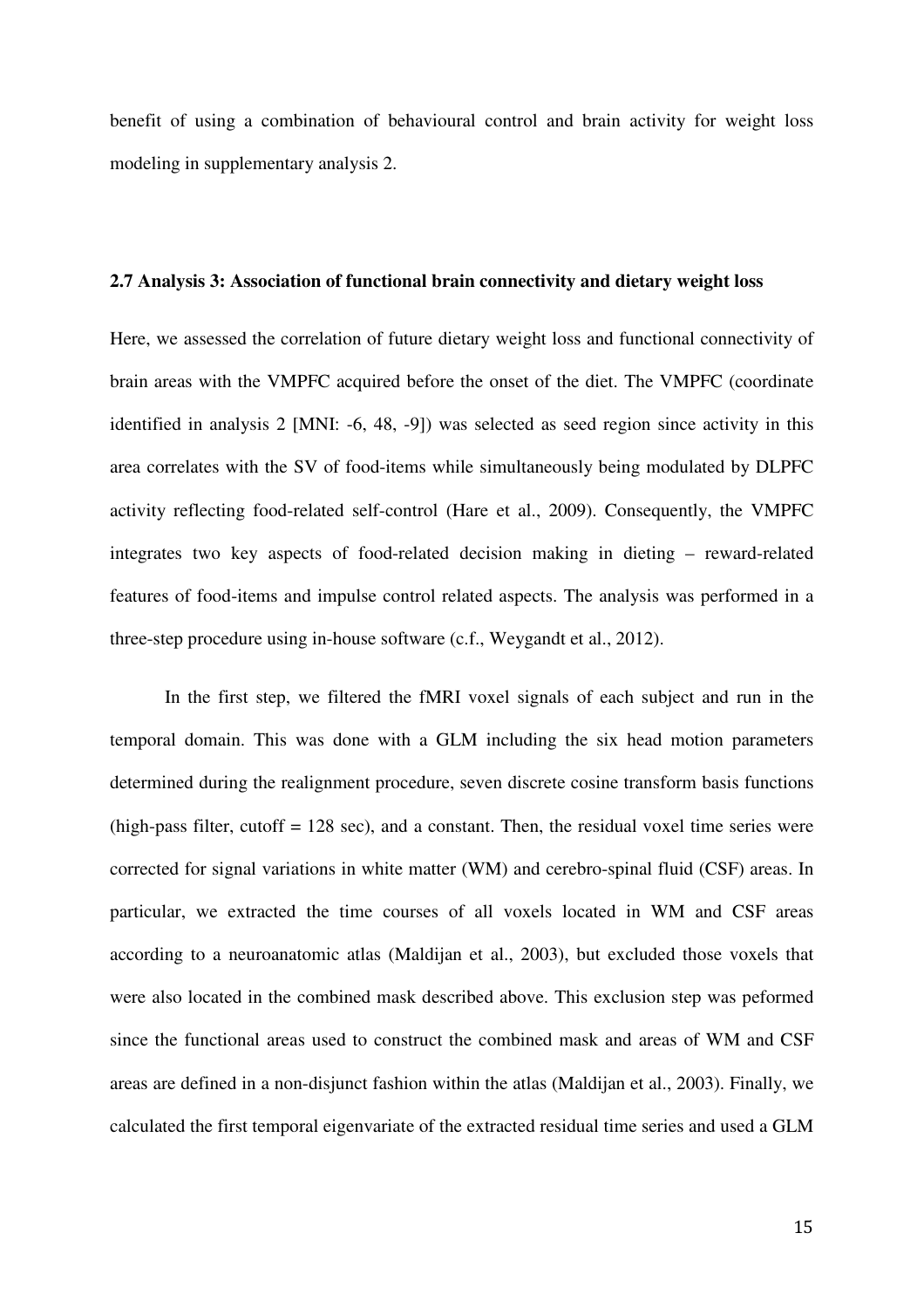to remove the corresponding signal variation (and the signal mean) from the residual time courses of voxels located in the combined mask.

In the second step, we calculated voxel parameter maps for each subject and run that assessed the functional connectivity between the VMPFC coordinate identified in analysis 2 (MNI: -6, 48, -9) and all other brain areas located in the combined mask. In particular, we first extracted the residual time series for each subject and run of the informative VMPFC voxel. Then, we extracted the residual time series for another voxel position in the combined mask and calculated the correlation coefficient between the two time series. Finally, we averaged the correlation coefficients across runs and noted the resulting value at the given voxel position in the combined mask of that subject. The procedure was repeated for each voxel position in the combined mask and yielded a VMPFC connectivity map for each subject. After these VMPFC connectivity maps were determined for each subject, we removed the variance of each voxel of these maps across subjects that could be explained by food-cue reactivity, baseline BMI, gender, age, and a constant with a GLM to control for covariate effects on food-related brain activity.

In the third step, these maps were entered into a second level between-subject analysis using a permutation test as in analysis 2.

Finally, we conducted two supplementary analyses related to analysis 3. In particular, we investigated the association of weight-loss prognostic VMPFC - DLPFC connectivity and behavioural control in supplementary analysis 3. Moreover, we investigated the potential benefit of using a combination of behavioural control and connectivity for weight loss modeling in supplementary analysis 4.

# **3. Results**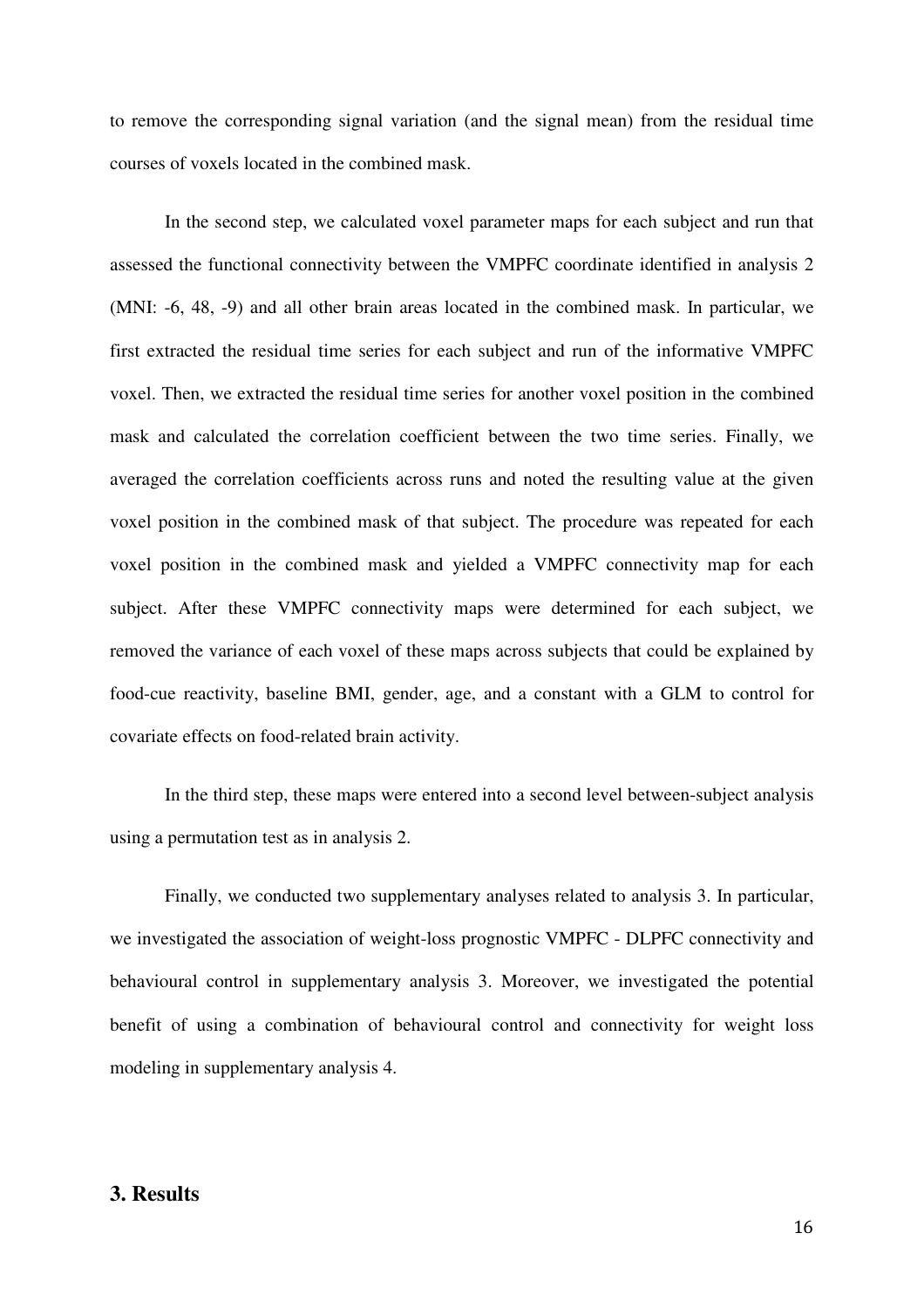### **3.1 Analysis 1: Association of behavioural impulsivity and dietary weight loss**

In this analysis, we investigated the degree to which future dietary weight loss is associated across subjects with pre-diet behavioural impulsivity assessed in a food-specific delayed gratification task by calculating the Pearson correlation coefficient for the two variables. The results show that higher impulsivity was associated with poorer dietary success ( $r = -0.42$ ;  $p =$ 0.048), i.e. subjects with better impulse control lost more weight. See Figure 2 for details.

### **3.2 Analysis 2: Association of brain activity and dietary weight loss**

Here, we assessed the degree to which dietary weight loss correlates with local brain activity reflecting SV of delayed meals measured prior to the onset of the diet in a between-subject analysis. Coordinates showing significant correlations between value-related voxel activity and weight loss were found in the VMPFC ([MNI: -6, 48, -9],  $r = 0.86$ ;  $p = 8.2 * 10^{-6}$ ) and two coordinates in the anterior insula ([MNI: -33, 18, -6],  $r = -0.82$ ,  $p = 1.4 * 10^{-5}$ ; ([MNI: -36, 15, 12],  $r = -0.85$ ,  $p = 1.7 * 10^{-5}$ . Furthermore, two coordinates in the dorsomedial prefrontal cortex (DMPFC; [MNI: 3, 39, 24],  $r = 0.87$ ,  $p < 4.1 * 10^{-6}$ ; [MNI: 3, 36, 39],  $r = -$ 0.87,  $p = 6.8 * 10^{-6}$ ) were informative regarding weight loss. Finally, also two coordinates in the DLPFC ([MNI: -24, 42, 18],  $r = 0.82$ ,  $p = 2.3 * 10^{-5}$ ; [MNI: 42, 51, 21],  $r = 0.85$ ,  $p = 2.4 *$  $10^{-5}$ ) contained prognostic information. See Figure 3 for an overview.

In supplementary (post-hoc) analysis 1, we investigated the direct link between the degree of impulse control applied to food decisions and value-related DLPFC activity that correlated with dietary weight loss. The analysis revealed that activity in the DLPFC coordinate (MNI: -24, 42, 18) correlated negatively with impulsivity on trend level ( $r = -0.49$ , p = 0.027). Please see Supplementary material for further details. For further results related to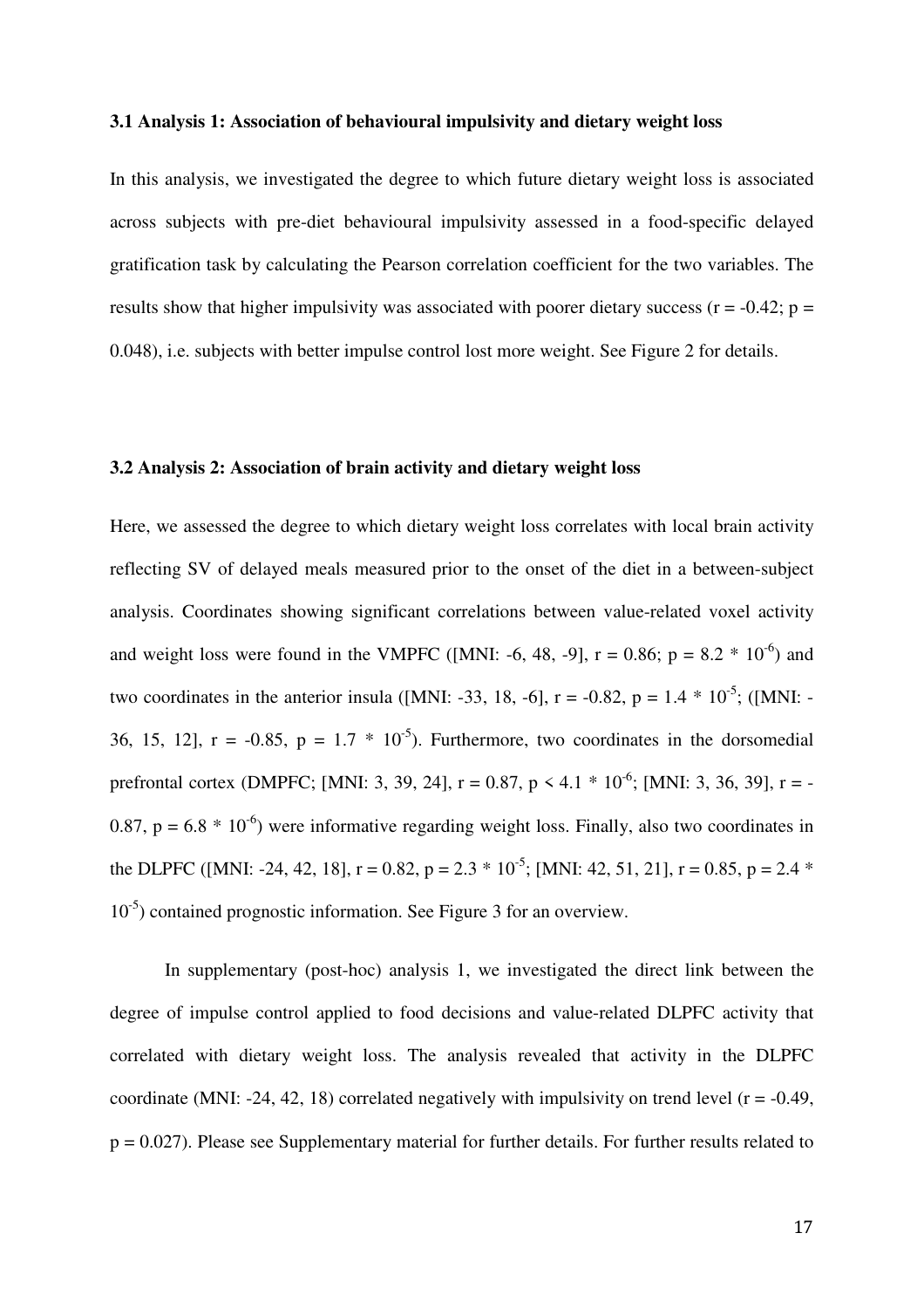analysis 2, i.e. the relative contribution of behavioural impulsivity and brain activity for modelling of dietary success, please see supplementary analysis 2.

### **3.3 Analysis 3: Association of functional brain connectivity and dietary weight loss**

Here, we assessed the degree to which dietary weight loss is linked to functional connectivity with the VMPFC coordinate identified in analysis 2 (MNI: -6, 48, -9). We found that connectivity of the VMPFC with a coordinate located in the DLPFC ([MNI:  $27$ , 48, 15], r = 0.82,  $p = 1.5 * 10^{-5}$  contained significant prognostic information for weight loss. Moreover, also connectivity of VMPFC and an area in the dorsal striatum ([MNI: -21, 18, 9],  $r = -0.82$ , p  $\leq 4.1 * 10^{-6}$ ) and with three coordinates located in the DMPFC ([MNI: 0, 42, 12], r = 0.90, p  $\leq$ 4.1 \*  $10^{-6}$ ; [MNI: 6, 21, 24], r = 0.85, p = 1.1 \*  $10^{-5}$ ; [MNI: 0, 45, 48], r = 0.85, p = 5.5 \*  $10^{-6}$ ) contained prognostic information. See Figure 4 for an overview.

In supplementary (post-hoc) analysis 3, we investigated the direct link between the degree of impulse control applied to food decisions and functional connectivity of the VMPFC seed region (MNI: -6, 48, -9) and DLPFC. Here, the correlation between connectivity and impulsivity was  $r = -0.55$  ( $p = 0.012$ ) for the DLPFC coordinate (MNI: 27, 48, 15). Please see Supplementary material for further details. For further results related to analysis 3, i.e. the relative contribution of behavioural impulsivity and brain connectivity for modelling of dietary success, please see supplementary analysis 4.

## **4. Discussion**

In this study, we demonstrate that behavioural impulse control and neural substrates of decision-making measured preceding a diet contain information for the weight loss obtained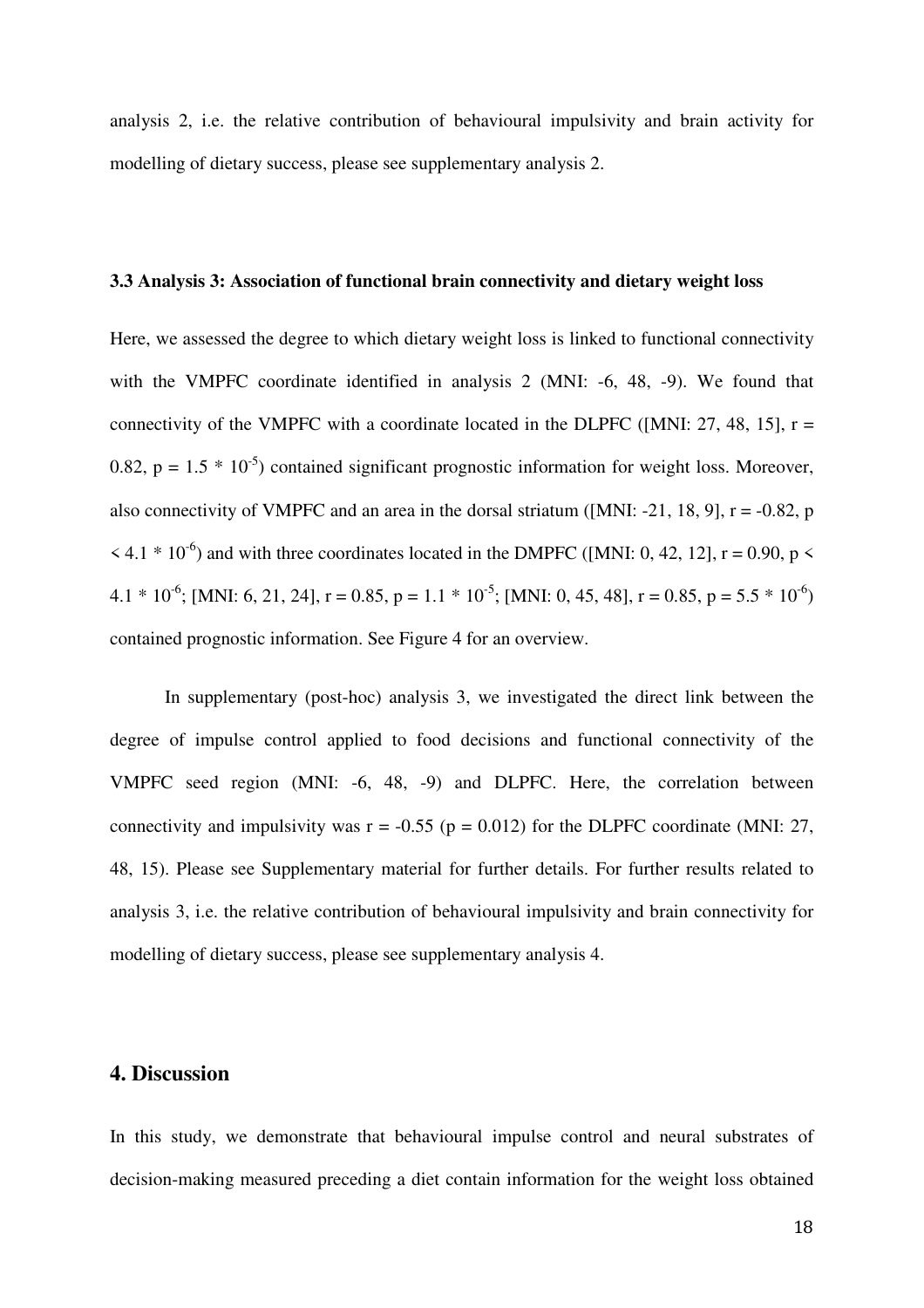by middle-aged obese subjects during the twelve-week low calorie diet. Moreover, we show that functional connectivity between brain regions involved in impulse control and reward signalling measured before the onset of the diet correlates with dietary success and simultaneously the degree of control applied to food-decisions.

Three main analyses were conducted. In analysis 1, we computed the correlation of future dietary success and pre-diet behavioural impulse control assessed using a food-specific delayed gratification paradigm. As expected, we found a negative correlation of food-related impulsivity and dietary success. In analysis 2, we searched for value-related brain activity that encodes prognostic information on weight loss. We identified informative areas in the VMPFC and the DLPFC. This is in line with results of recent studies investigating the neural foundations of food-related decision-making (Hare et al., 2009; 2011). Specifically, these studies showed that VMPFC computes a signal coding for the subjective value of food items. Furthermore, they showed that activity in the DLPFC biases decisions towards more controlled or healthier food choices respectively. Consistently, a post-hoc analysis conducted in our study to evaluate the direct association of weight loss prognostic DLPFC activity (MNI: -24, 42, 18) and food-related impulsivity revealed a negative correlation ( $r = -0.49$ ,  $p =$ 0.027; supplementary analysis 1). Thus, results of our study complement the abovementioned findings by showing that DLPFC brain activity does not only reflect behavioural control but simultaneously dietary weight loss. In analysis 3, we searched for brain regions that contain prognostic information for weight loss in terms of their functional connectivity with the VMPFC region identified in analysis 2. In line with Hare et al., (2009), we identified weight loss prognostic functional connectivity with a coordinate in the DLPFC. To assess the direct association of weight loss prognostic connectivity and behavioural impulsivity, we calculated the correlation between these measures (supplementary analysis 3), what revealed a negative association ( $r = -0.55$ ,  $p = 0.014$ ) of connectivity and behavioural impulsivity. This is again in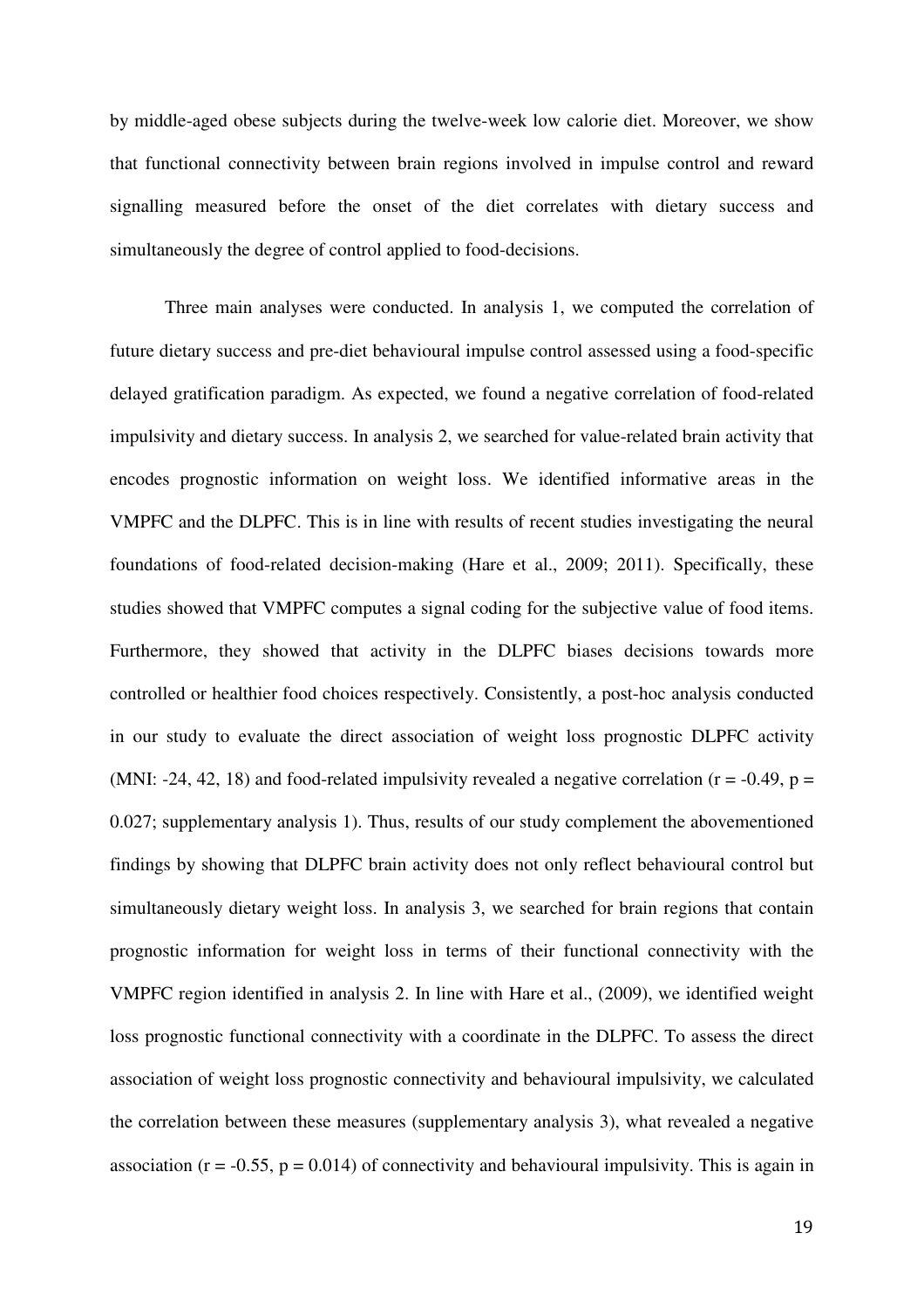line with results of Hare et al. (2009), who could show that stronger connectivity of the DLPFC and the VMPFC is associated with healthier food choices.

 In order to better understand the nature of our behavioural impulsivity parameter derived from meal choice in a food-specific DD task, we calculated its correlation with behavioural cue-reactivity. As expected, this revealed a significant positive association of the factors that were corrected for baseline BMI, gender, age and a constant with a GLM before (r  $= 0.52$ ;  $p = 0.034$ ). Thus, a relatively higher incentive salience of obesity promoting highcalorie foods (the craving parameter was determined as craving for high minus low-calorie pictures) was positively linked to behavioural impulsivity. This is in line with behavioural studies that found that impulsivity is linked to cue-elicited craving in other disorders connected to impulse control deficits, i.e. alcohol- (Papachristou et al., 2013; 2012) and nicotine dependence (Doran et al., 2007). Specifically, Papachristou et al. (2012) found an interaction effect of symptom severity and impulsivity on cue-elicited craving, i.e. higher impulsivity was coupled to higher craving in heavy but not light social drinkers. Furthermore, an association of impulsivity and cue-elicited craving in a group of heavily alcohol-dependent inpatients was also found by another study of this group (Papachristou et al. 2013). From that the authors concluded, that the combination of heavy drinking and impulsivity is a risk factor for failing to inhibit the urge to consume alcohol triggered by the presentation of disorderrelated cues. Furthermore, Doran et al. (2007) showed that impulsive smokers with a preference for immediate over delayed reward scored higher on cue-elicited craving for cigarettes and concluded that higher impulsivity goes along with a worse ability to quit cuetriggered consumption.

Importantly, Doran et al. (2007) could also show that the choice behaviour in the DD task was independent of whether real or hypothetical rewards were used (Doran et al., 2007). This is in line with results form a variety of further studies comparing the discounting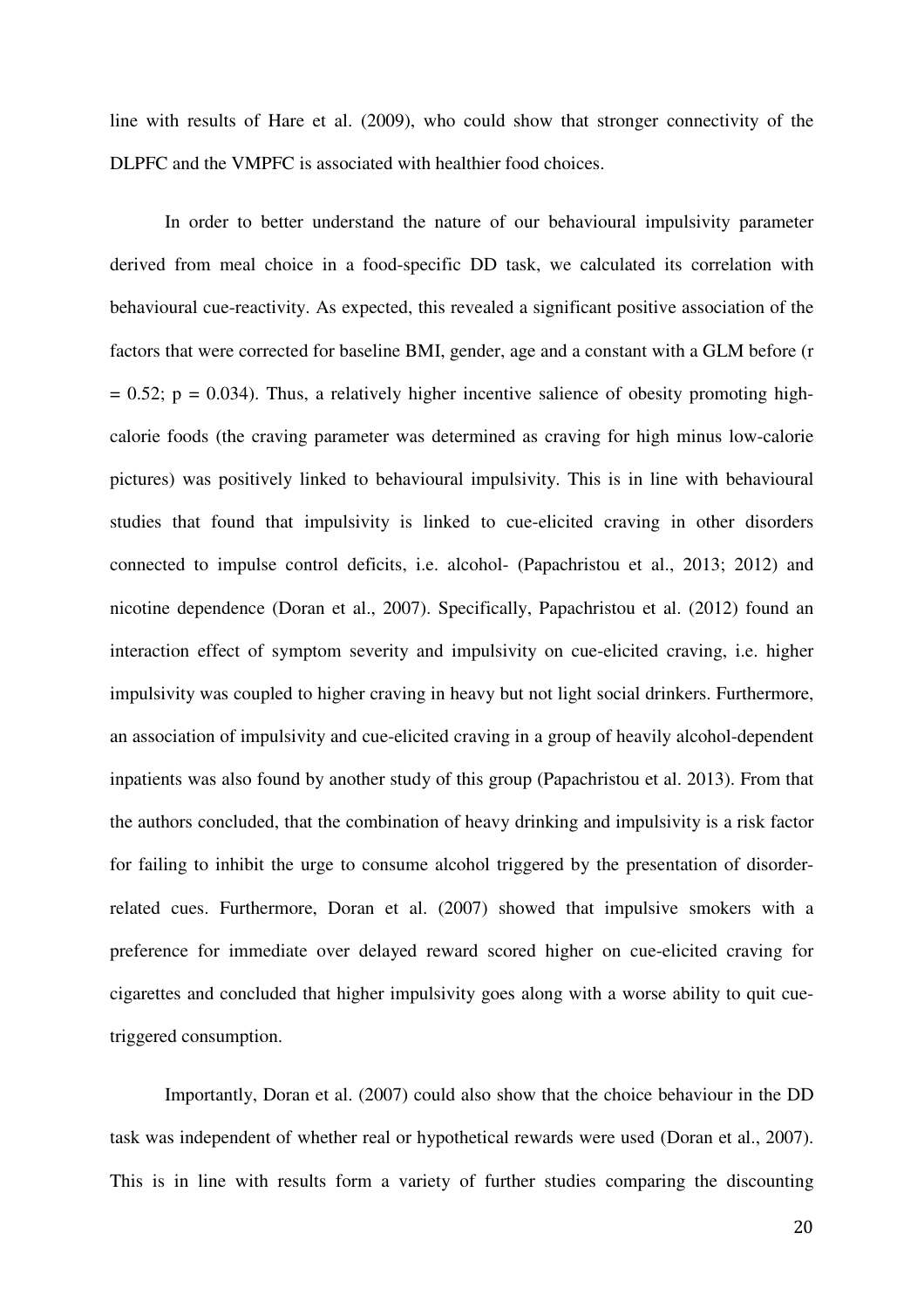behaviour of true and hypothetical rewards (e.g. Lagorio & Madden, 2005; Johnson & Bickel, 2002) that could also show that real or hypothetical rewards are discounted similarly. Finally and maybe most important, Weller et al. (2008) could show that obese subjects scored higher on impulsivity as compared to normal-weight controls as determined by a DD task using hypothetical rewards. Thus, together these results suggest that the use of hypothetical food rewards in our study should not have had a detrimental effect on the validity of our results.

Besides similar behavioural results in our obesity study and in behavioural studies on substance disorders (Papachristou et al., 2013; 2012; Doran et al., 2007), the overlap of brain regions and connectivity patterns identified in our study with corresponding findings in the imaging literature on substance dependence (e.g. Goldstein & Volkow, 2002) points to a common basis of the diseases (see also e.g., Pelchat et al., 2009). In the latter field, results from a variety of imaging studies have been integrated in an influential model for substance dependence, the ,impaired response inhibition and salience attribution theory' (Goldstein  $\&$ Volkow, 2002). A key assumption of this model holds that inhibitory influences of the (dorsal) prefrontal cortex on structures belonging to the dopamine-reward system such as the oribitofrontal cortex (OFC; that includes the VMPFC) are reduced in drug addiction due to an insensitivity of that system induced by repeated overstimulation. Subsequently, this reduced top-down influence leads to a disinhibition of stimulus driven behaviours such as cue-elicited drug craving and consumption coded for by e.g. the OFC.

These assumptions are well in line with our finding of a) a positive correlation of VMPFC - DLPFC connectivity and dietary success  $(r = 0.82)$  and b) a simultaneous negative correlation of that connectivity with impulsivity (r = -0.55). However, the *positive* correlation of the activity of the VMPFC coordinate (used as seed region in the connectivity analysis, i.e. analysis 3) and dietary success  $(r = 0.86)$  in analysis 2 does not fit to the model because this would then suggest that patients with higher craving are more successful in a diet.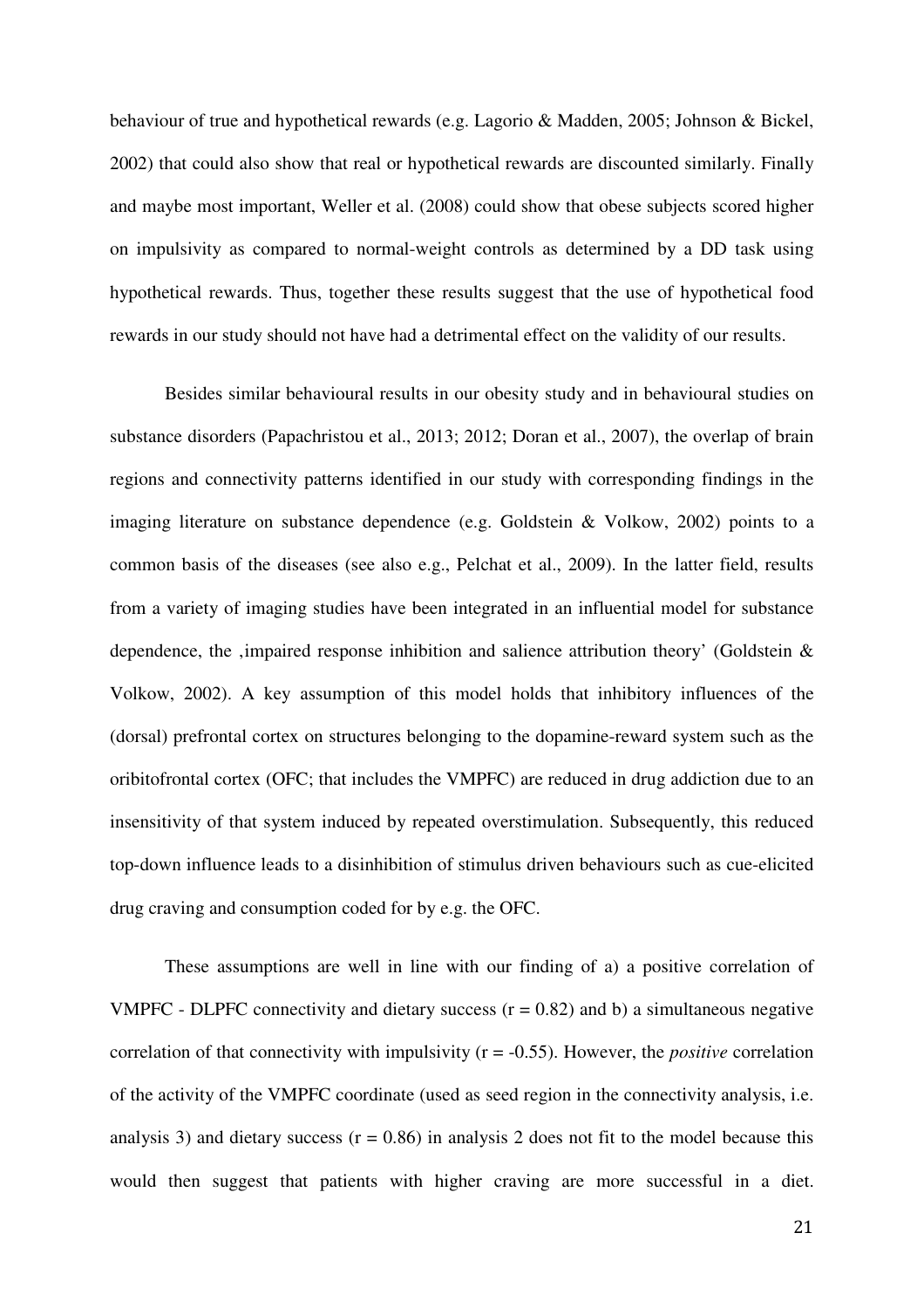Furthermore, also a non-significant correlation of activity in this area (corrected for baseline BMI, gender, age and a constant with a GLM) and our craving marker (corrected for the same factors) of  $r = -0.14$  ( $p = 0.308$ ) seriously questions whether the signal in the identified VMPFC coordinate is a craving signal. More plausibly, this diet predictive and cue-triggered VMPFC signal reflects the rewarding properties of direct substance intake that decreased by repeated overstimulation of the dopaminergic brain reward system in the course of the disease. The idea that the cue-triggered VMPFC signal reflects the strength of a stimulus as a reinforcer (i.e. of direct food intake) would be consistent with findings of Hare et al. (2009) who also concluded from their study involving visual food-cue presentation (and not food consumption) that the signal in the VMPFC reflects the reward value of a food stimulus. Furthermore, the interpretation would be in line with a frequently reported reduced metabolism of prefrontal dopaminergic reward areas due to repeated overstimulation in subjects suffering from substance dependence that is associated with a reduced strength of disease-related reinforcers (i.e, drugs; Volkow et al, 2010). Thus, in other words, the VMPFC activity could potentially reflect a cue-triggered reward expectation signal mirroring the current strength of a given substance as a reinforcer that decreases in case of reduced VMPFC – DLPFC connectivity which in turn is closely linked to impulse control.

The results of our study complement findings of two longitudinal fMRI studies, that investigated the link between neurobehavioural impulse control parameters and BMI (changes) in non-dieting subjects (Batterink et al., 2010; Kishinevsky et al., 2012). In the first study (Batterink et al., 2010) the authors measured reaction times and neural activity of subjects during a go-/nogo-task and correlated these measures with the BMI at baseline and one year later. However, the study could only reveal an association of neurobehavioural control measures and BMI at baseline that did not extend to a prediction of longitudinal BMI changes. The second study (Kishinevsky et al., 2012) found neural predictors of longitudinal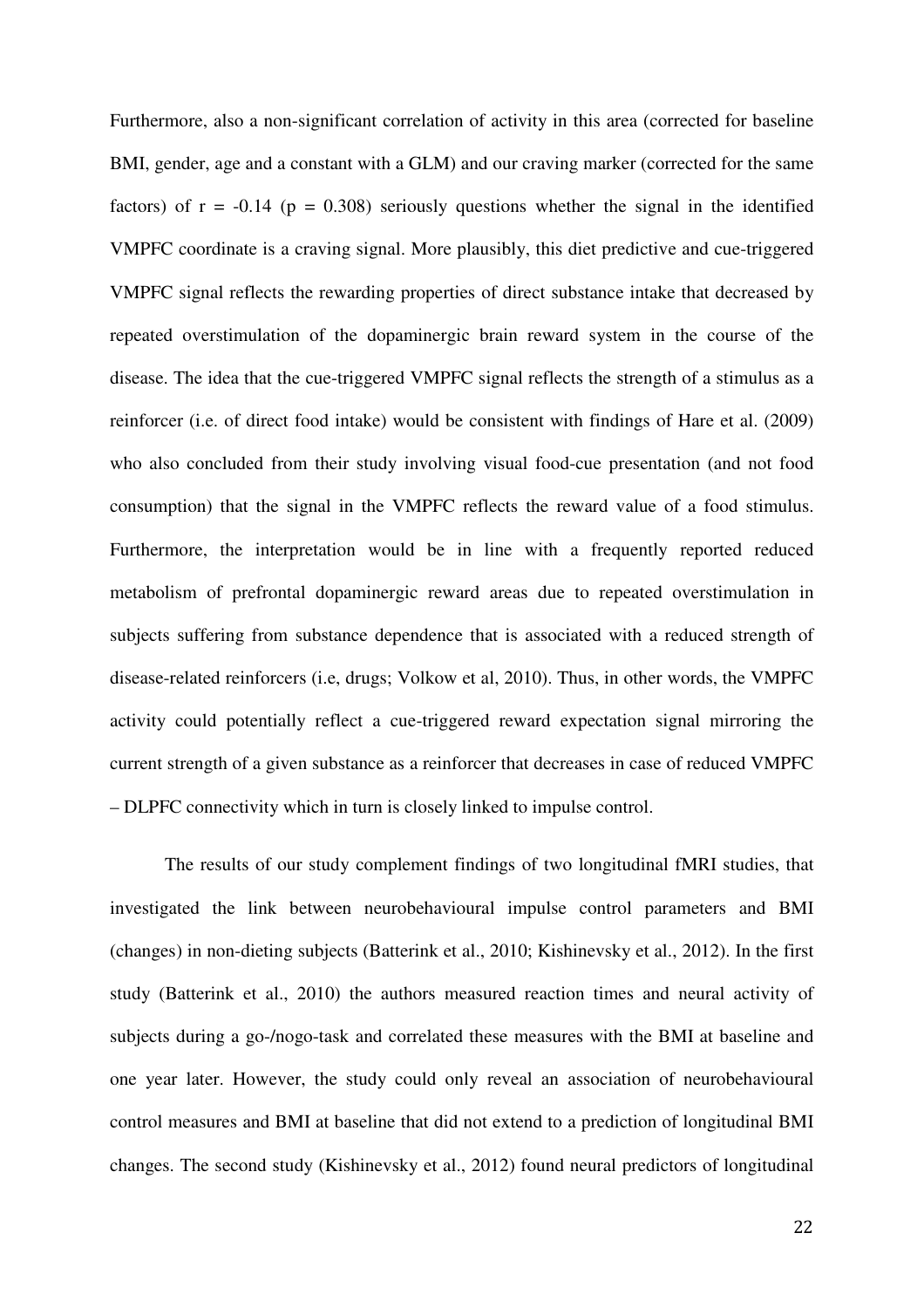BMI variations in non-dieting obese subjects derived from a DD paradigm. However, it is unclear how these predictors relate to behavioural control as the latter did not correlate with longitudinal BMI variations. Speculatively, the latter can be explained by two factors. First, monetary stimuli were used in the DD task. The association of monetary discounting and BMI variations might underestimate the association of food-related discounting and BMI variations as a recent behavioural study (Odum et al., 2006) showed that money and food stimuli are discounted differently. Second, the follow-up weight measurement was conducted with large variations regarding the delay to the baseline measurement (1.3 - 2.9 yrs).

Besides evaluating diet prognostic information of behavioural impulsivity and related neural activity and connectivity in an isolated fashion, we also aimed to contribute to the current debate in psychology on whether information assessed with fMRI adds information above that obtained by observation of behaviour, i.e. to evaluate the relative information contained in behavioural and neuronal factors. In particular, we investigated whether the modeling of dietary success can benefit from a combined modeling using value-related brain activity / brain connectivity and behavioural impulsivity information (supplementary analysis 2 / 4). In particular, we tested whether and where in the brain weight loss modeling using brain activity / connectivity can benefit from the additional consideration of behavioural information and vice versa whether and where modeling based on behaviour can benefit from the additional consideration of activity / connectivity. In neither of the two supplementary analyses, the combined approach did improve modeling as compared to activity- / connectivity-based modeling but the combined approach was significantly better than behaviour-based modeling in coordinates in the DMPFC and DLPFC in both analyses. This finding underlines the informative quality of fMRI data for real-world outcome measures.

Furthermore, results obtained in the present study are promising in the sense that they suggest that fMRI could be used in the future to select the best suited treatment protocol for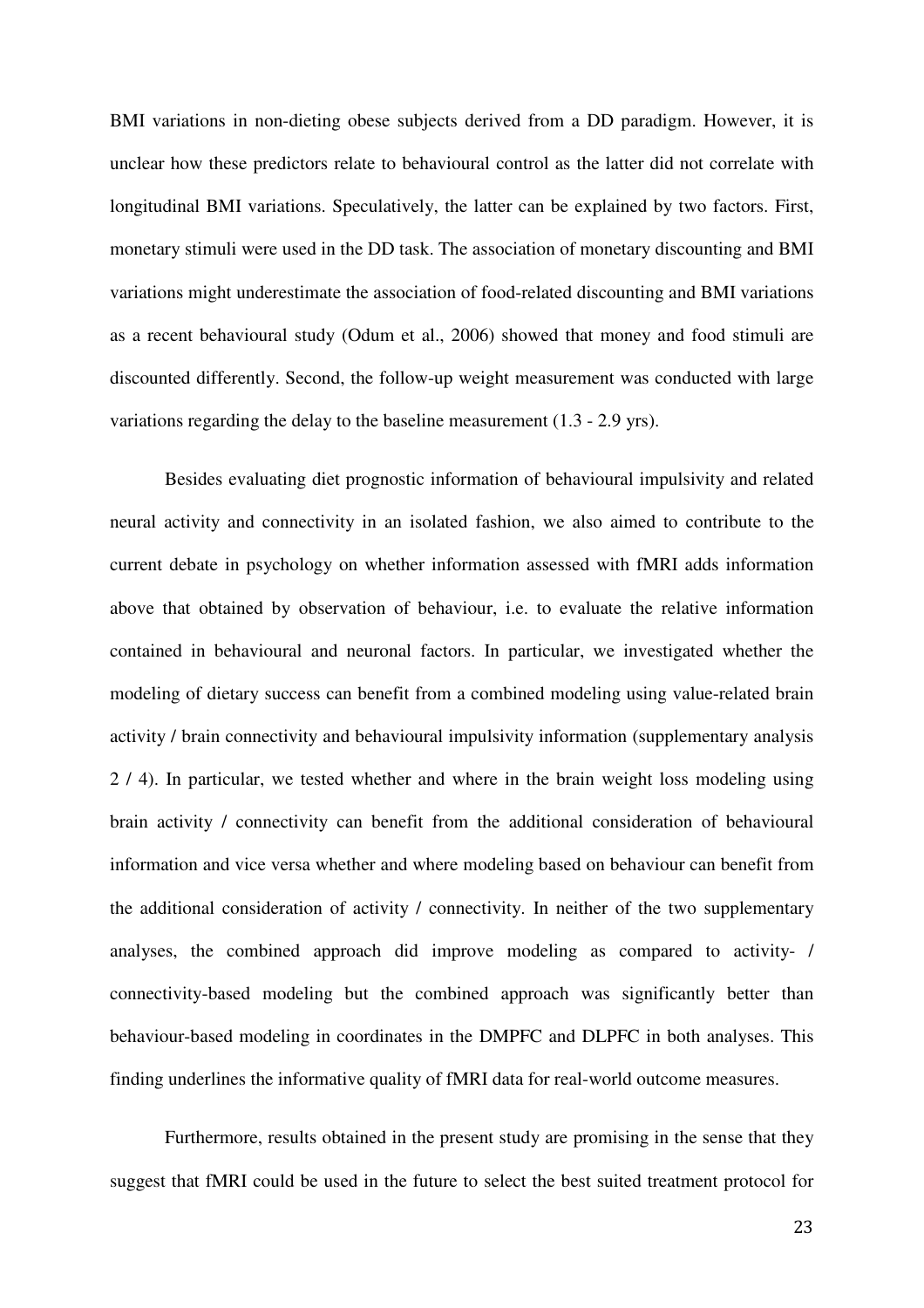individual obese patients within a personalized medicine framework. However, several aspects would have to be clarified before such an expert system approach could be considered for application in clinical practice. First, the results of this study would have to be reproduced in a larger sample in order to guarantee that markers of dietary success derived from a fMRIbased expert system is reliable for at least the specific diet protocol applied in the present study. Second, if such an approach should be used to select among several conceivable treatment types, the procedure would have to be conducted for any such treatment since it is not clear whether the results obtained for this specific setting can be generalized to other treatments. Third, extraordinarily high precision in treatment outcome prognosis would be necessary in order to apply such an approach for treatment optimization in severe forms of obesity due to the comparably high mortality of these medical states (Flegal et al., 2013).

The moderate number of subjects investigated  $(N = 16)$  in the study might be viewed as a drawback of the study. However, we believe that the study contains meaningful insights into the role of neural impulse control mechanisms for dietary success in obesity despite this fact for two reasons. First, our sample size is in good accordance with findings of a recent study (Friston, 2012) that investigated the optimal sample size for between-subject fMRI studies using power analyses. Following this study, the number of subjects investigated should be between 16 and 32 participants. Furthermore, we deployed permutation tests for all analyses conducted in the study. Since permutation tests do not rely on the fulfilment of certain distributional assumptions – a problem especially relevant when dealing with data sets of small to moderate size - they are especially well suited for data sets of this size (Good, 2005).

Another aspect that might be improved in a future study is the duration of the sports courses included in the weight reduction program, since a 30 minutes sports intervention per week is comparably short. However, one has to keep in mind that obese subjects frequently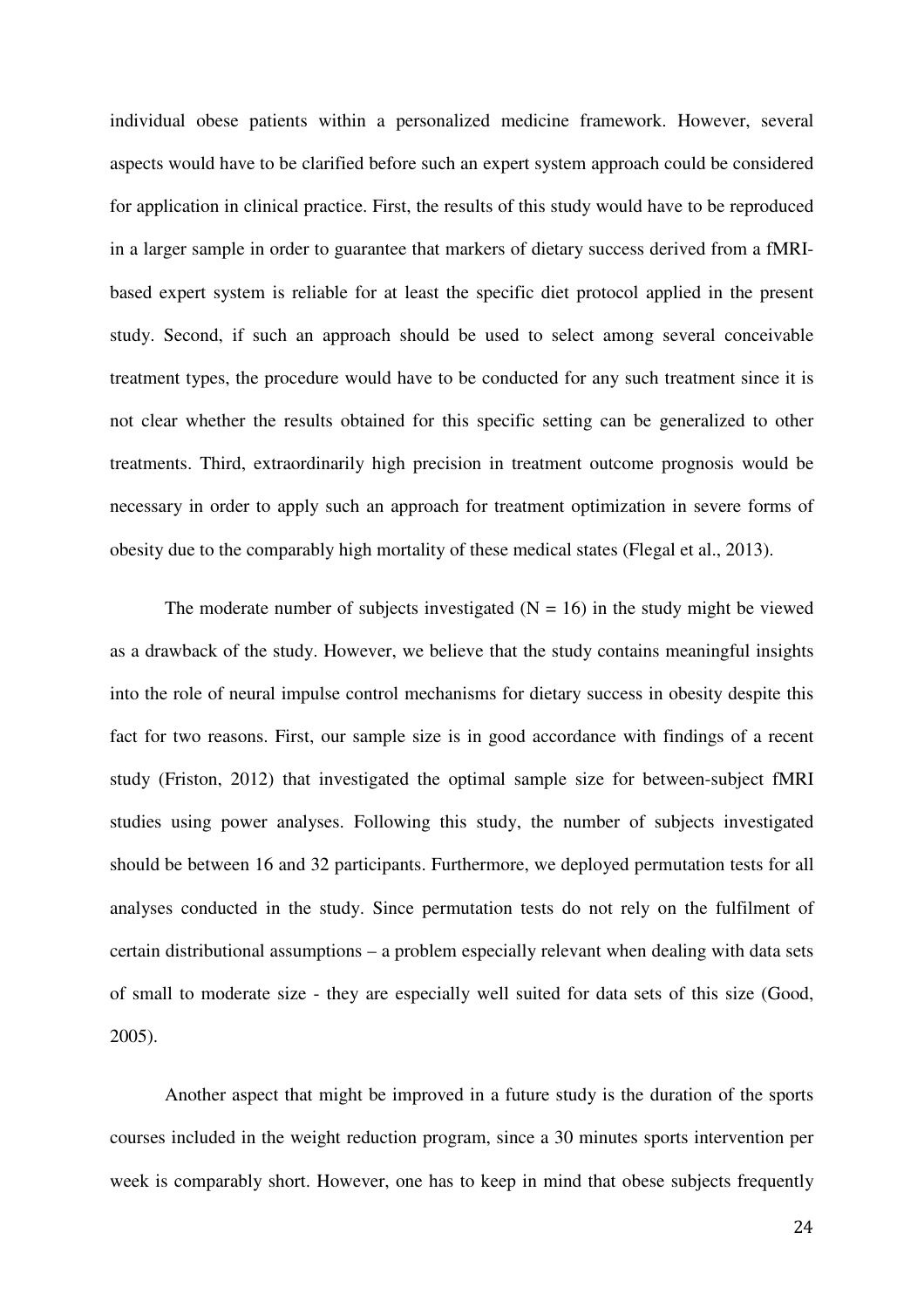do not participate at all in any such activity on their own. Correspondingly, besides aiming to directly reduce body weight, the courses also tried to motivate subjects to do physical exercise independent of the guided exercise training.

Finally, additional research might be useful that allows investigating the mutual causal influences of reward- and control-related brain regions (such as the VMPFC and the DLPFC) and clinical (dietary weight loss) and psychological factors (behavioural craving and impulsivity). This might be realized by the application of Dynamic Causal Modeling or noninvasive brain stimulation techniques like Transcranial Magnetic Stimulation or Transcranial Direct Current Stimulation.

# **5. Conclusion**

To summarize, we have shown that behavioural impulse control measures and neural substrates of decision-making measured preceding a diet contain information for the degree of dietary weight loss of obese subjects. Moreover, the study shows that connectivity between brain regions involved in impulse control and reward signalling reflects dietary success in obese subjects and simultaneously the degree of control applied to food-decisions. Specifically, stronger connectivity of these regions is associated with more control as well as better dietary success. Thus, the ability to resist the urge to eat and thus the success in a short term diet seem to rely on the interplay of control-related brain regions and regions signalling the rewarding properties of food. This might constitute a general mechanism that could also extend to other disorders such as substance abuse.

# **6. Role of the funding source**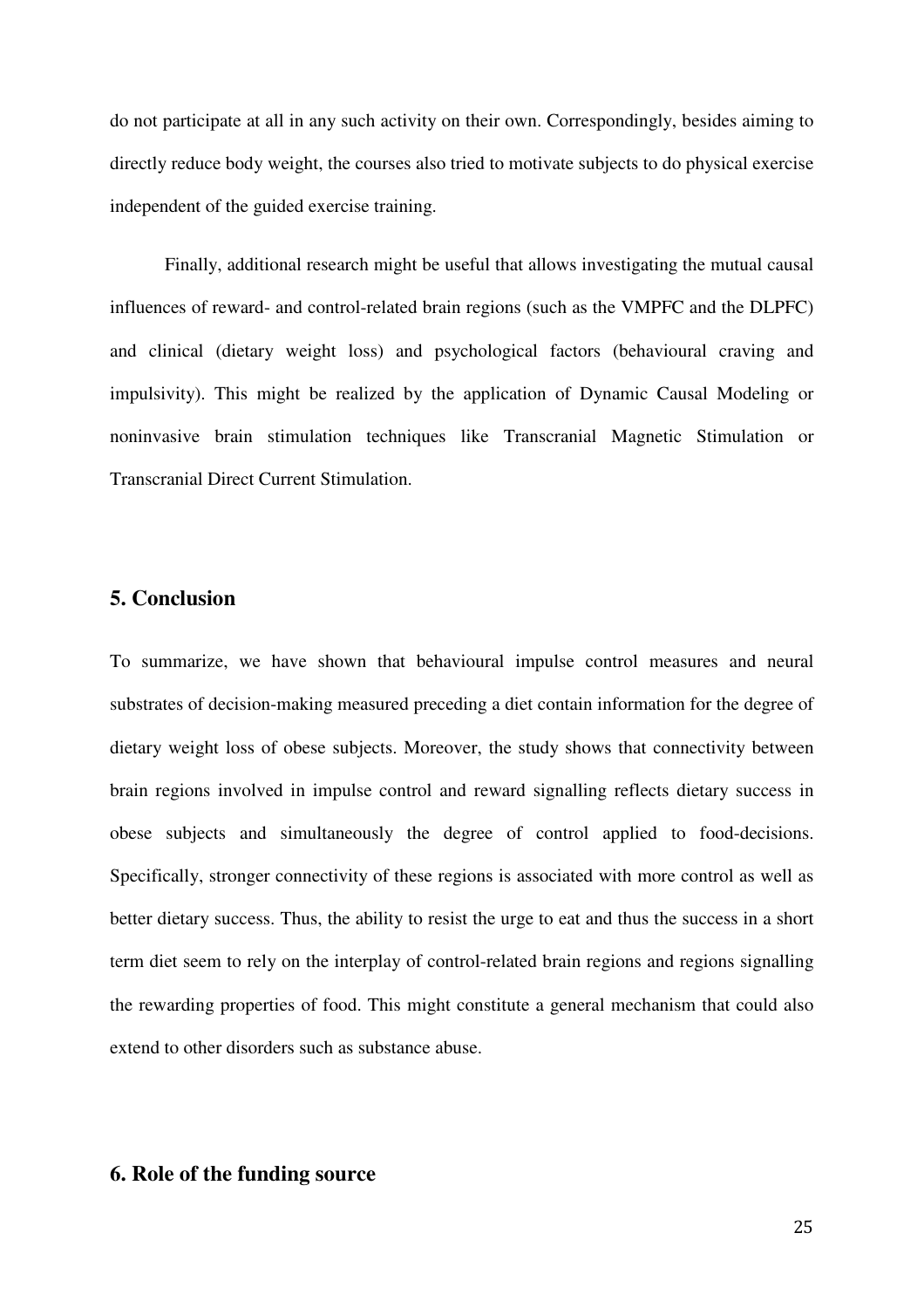This work was funded by a clinical research group (KFO218/1) of the German Research Foundation and the Bernstein Computational Neuroscience Program of the German Federal Ministry of Education and Research (Grant Number 01GQ0411). The funding sources had no involvement in the study design, the collection, analysis, and interpretation of data, in the writing of the report, and in the decision to submit the paper for publication.

# **7. Disclosure statement**

The authors report no biomedical financial interests or potential conflicts of interest in the context of this work.

# **8. References**

Ahima, R.S., 2008. Revisiting leptin's role in obesity and weight loss. J Clin Invest, 118:  $2380 - 2383.$ 

Ainslie, G., 1974. Impulse control in pigeons. J. Exp. Anal. Behav. 21, 485–489.

Barrós-Loscertales, A., Bustamante J.C., Ventura-Campos, N., Llopis, J.J., Parcet, M.A., Avila, C., 2011. Lower activation in the right frontoparietal network during a counting Stroop task in a cocaine-dependent group. Psychiatry Res. 194, 111-118.

Batterink, L., Yokum, S., Stice, E., 2010. Body mass correlates inversely with inhibitory control in response to food among adolescent girls: an fMRI study. NeuroImage 52, 1696– 1703.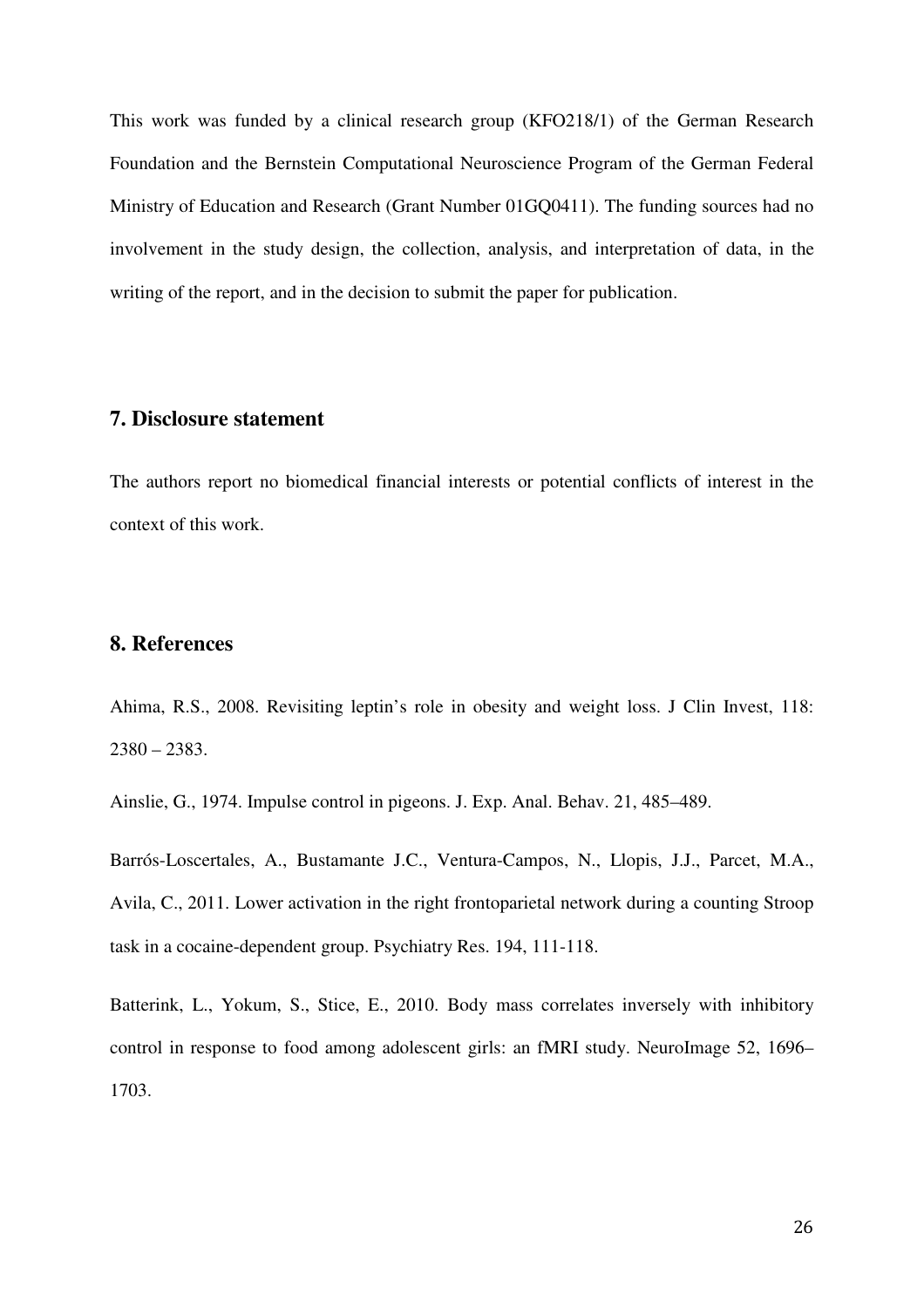Bellisle, F., Clément, K., LeBarzic, M., Gall, A.L., Guy-Grand, B., Basdevant, A.B., 2004. The Eating Inventory and Body Adiposity from Leanness to Massive Obesity: a Study of 2509 Adults. Obes Res, 12: 2023-2030.

Benjamini, Y., Hochberg, Y., 1995. Controlling the False Discovery Rate: A Practical and Powerful Approach to Multiple Testing. Journal of the Royal Statistical Society Series B 57, 289-300.

Bray, G.A., 2004. Medical Consequences of Obesity. J. Clin. Endocrinol. & Metab. 89, 2583 –2589.

Camerer, C.F., Hogarth, R.M., 1999. The effects of financial incentives in experiments: a review and capital-labor-production framework. J. Risk Uncertain. 19, 7–42.

Dina, C., Meyre, D., Gallina, S., Durand, E., Körner, A., et al., 2007. Variation in FTO contributes to childhood obesity and severe adult obesity. Nat Gen, 39: 724 – 726.

Doran, N., Spring, B., McChargue, D., 2007. Effects of impulsivity on craving and behavioural reactivity to smoking cues. Psychopharmacology, 194: 279–288.

Farooqi, S., Bullmore, E., Keogh, J., Gillard, J., O'Rahilly, S., Fletcher, P.C., 2007. Leptin Regulates Striatal Regions and Human Eating Behavior. Science, 317, 1355.

Flegal, K.M., Kit, B.K., Orpana, H., Graubard, B.I., 2013. Association of All-Cause Mortality With Overweight and Obesity Using Standard Body Mass Index CategoriesA Systematic Review and Meta-analysis. JAMA*,* 309(1): 71-82.

Friston, K., 2012. Ten ironic rules for non-statistical reviewers. NeuroImage 61, 1300 - 1310.

Frayling, T.M., Timpson, N.J., Weedon, M.N., Zeggini, E., Freathy, R.M., et al., 2007. A Common Variant in the FTO Gene Is Associated with Body Mass Index and Predisposes to Childhood and Adult Obesity. Science 316, 889 - 894.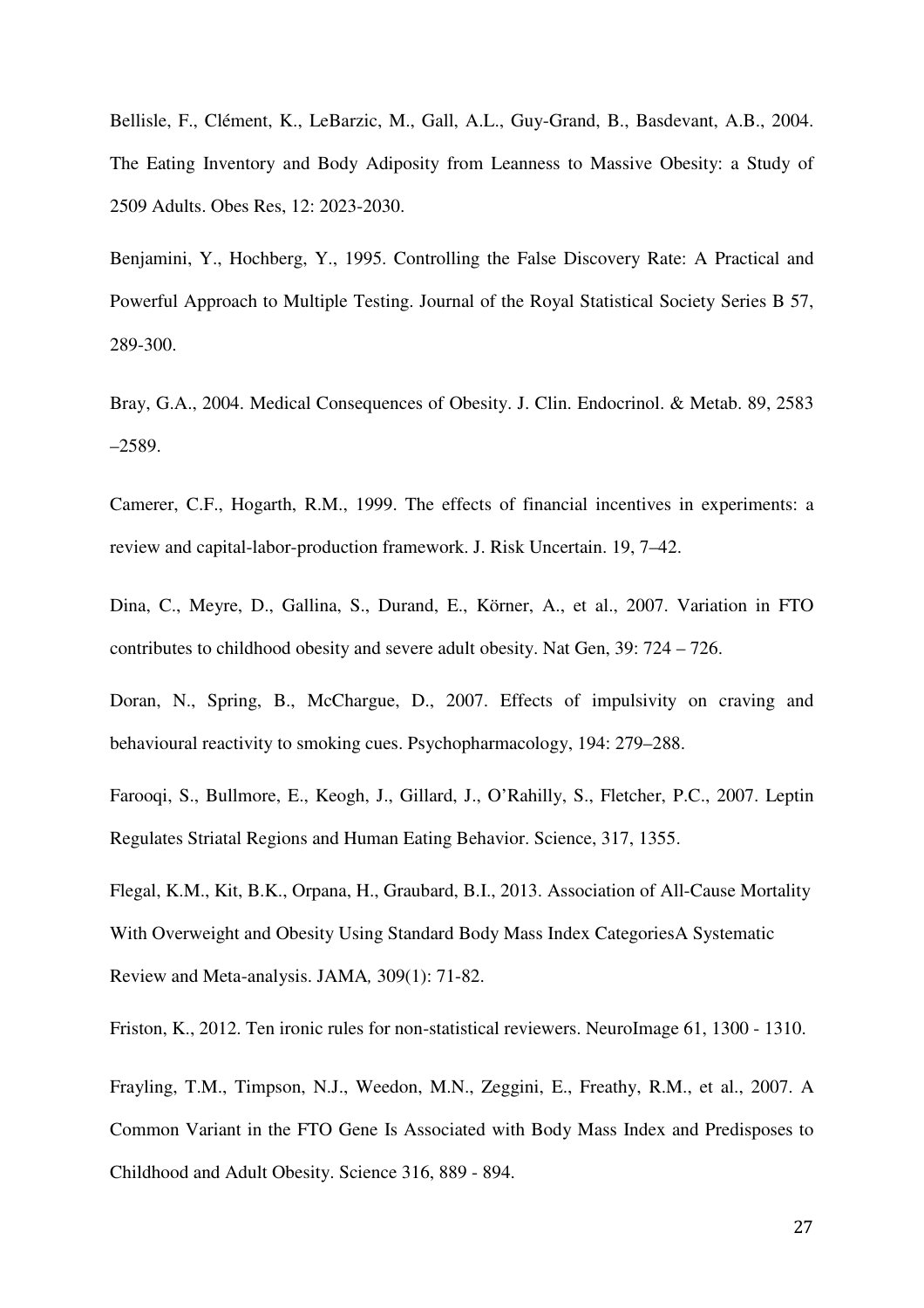Goldstein, R.Z., Tomasi, D., Rajaram, S., Cottone, L.A., Zhang, L., Maloney, T., Telang, F., Alia-Klein, N., Volkow, N.D., 2007. Role of the anterior cingulate and medial orbitofrontal cortex in processing drug cues in cocaine addiction. Neuroscience 144, 1153-1159.

Goldstein, R.Z., Volkow, N.D., 2002. Drug addiction and its underlying neurobiological basis: neuroimaging evidence for the involvement of the frontal cortex. Am J Psychiatry 159:1642–1652.

Good, P., 2005. Permutation, Parametric and Bootstrap Tests of Hypotheses, 3rd ed. Springer, New York.

Grill, H.J., Skibicka, K.P., Hayes, M.R., 2007. Imaging Obesity: fMRI, Food Reward, and Feeding. Cell Metabolism 2007, 423 – 425.

Hare, T.A., Camerer, C.F., Rangel, A., 2009. Self-Control in Decision-Making Involves Modulation of the vmPFC Valuation System. Science 324, 646 – 648.

Hare, T.A., Malmaud, J., Rangel, A., 2011. Focusing attention on the health aspects of food changes value signals in vmpfc and improves dietary choice. J. Neurosci. 31, 11077 – 11087.

Hays, N.P., Roberts, S.B., 2008. Aspects of Eating Behaviors "Disinhibition" and "Restraint'' Are Related to Weight Gain and BMI in Women. Obesity, 16: 52–58.

Johnson, M.W., Bickel, W.K., 2002. Within-subject comparison of real and hypothetical money rewards in delay discounting. J. Exp. Anal. Behav. 77, 129–146.

Karhunen, L.J., Lappalainen, R.I., Vanninen, E.J., Kuikka, J.T., Uusitupa, M.I.J., 1997. Regional cerebral blood flow during food exposure in obese and normal-weight women. Brain 120, 1675–1684.

Kahnt, T., Heinzle, J., Park, S.Q., Haynes, J.D., 2011. Decoding the formation of reward predictions across learning. J. Neurosci. 31, 14624-14630.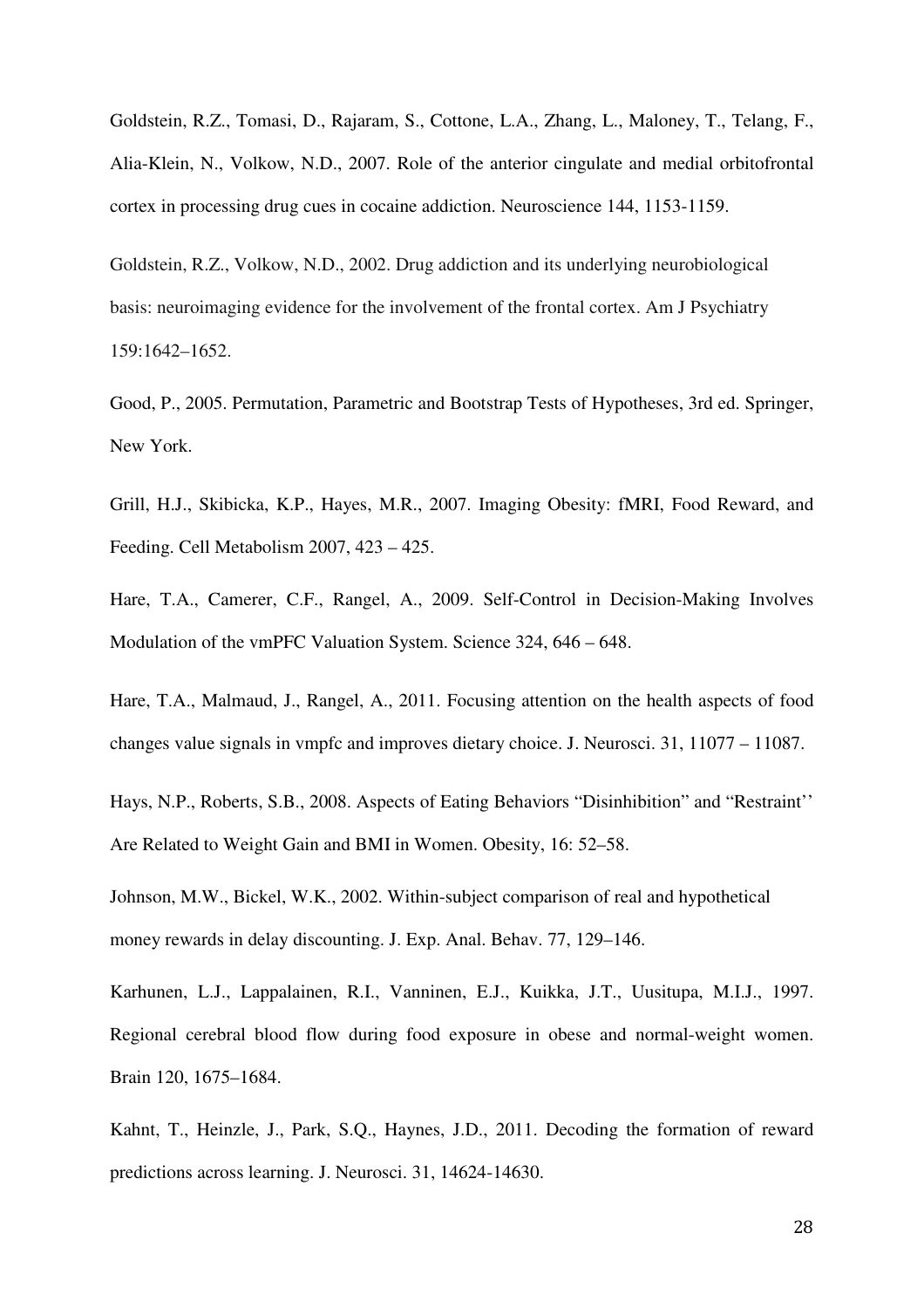Kahnt, T., Heinzle, J., Park, S.Q., Haynes, J.D., 2010. The neural code of reward anticipation in human orbitofrontal cortex. Proc. Natl. Acad. Sci. USA. 107, 6010–6015.

Kable, J.W., Glimcher, P.W., 2007. The neural correlates of subjective value during intertemporal choice. Nat. Neurosci. 10, 1625–1633.

Kishinevsky, F.I., Cox, J.E., Murdaugh, D.L., Stoeckel, L.E., Cook, E.W., Weller, R.E., 2012. fMRI reactivity on a delay discounting task predicts weight gain in obese women. Appetite 58, 582-592.

Klok, M.D., Jakobsdottir, S., Drent, M.L., 2007. The role of leptin and ghrelin in the regulation of food intake and body weight in humans: a review. Obes Rev, 8: 21–34.

Lagorio, C., Madden, G.J., 2005. Delay discounting of real and hypothetical rewards. III: Steady-state assessments, forced-choice trials, and all real rewards. Behav. Process. 69, 173 187.

Lang, P.J., 1980. Behavioral treatment and biobehavioral assessment: computer applications. In: Sidowski JB, Johnson JH, Williams TA, editors. Technology in mental health care delivery. Norwood: Albex Publishing Corp, pp 109-137.

Li, C.S., Luo, X., Yan, P., Bergquist, K., Sinha, R., 2009. Altered impulse control in alcohol dependence: neural measures of stop signal performance. Alcohol Clin. Exp. Res. 33, 740- 750.

Maldjian, J.A., Laurienti, P.J., Burdette, J.B., Kraft, R.A., 2003. An Automated Method for Neuroanatomic and Cytoarchitectonic Atlas-based Interrogation of fMRI Data Sets. NeuroImage 19, 1233-1239.

Margraf, J., Schneider, S., Ehlers, A., 2005. Diagnostisches Interview bei psychischen Störungen (DIPS). Berlin: Springer.

29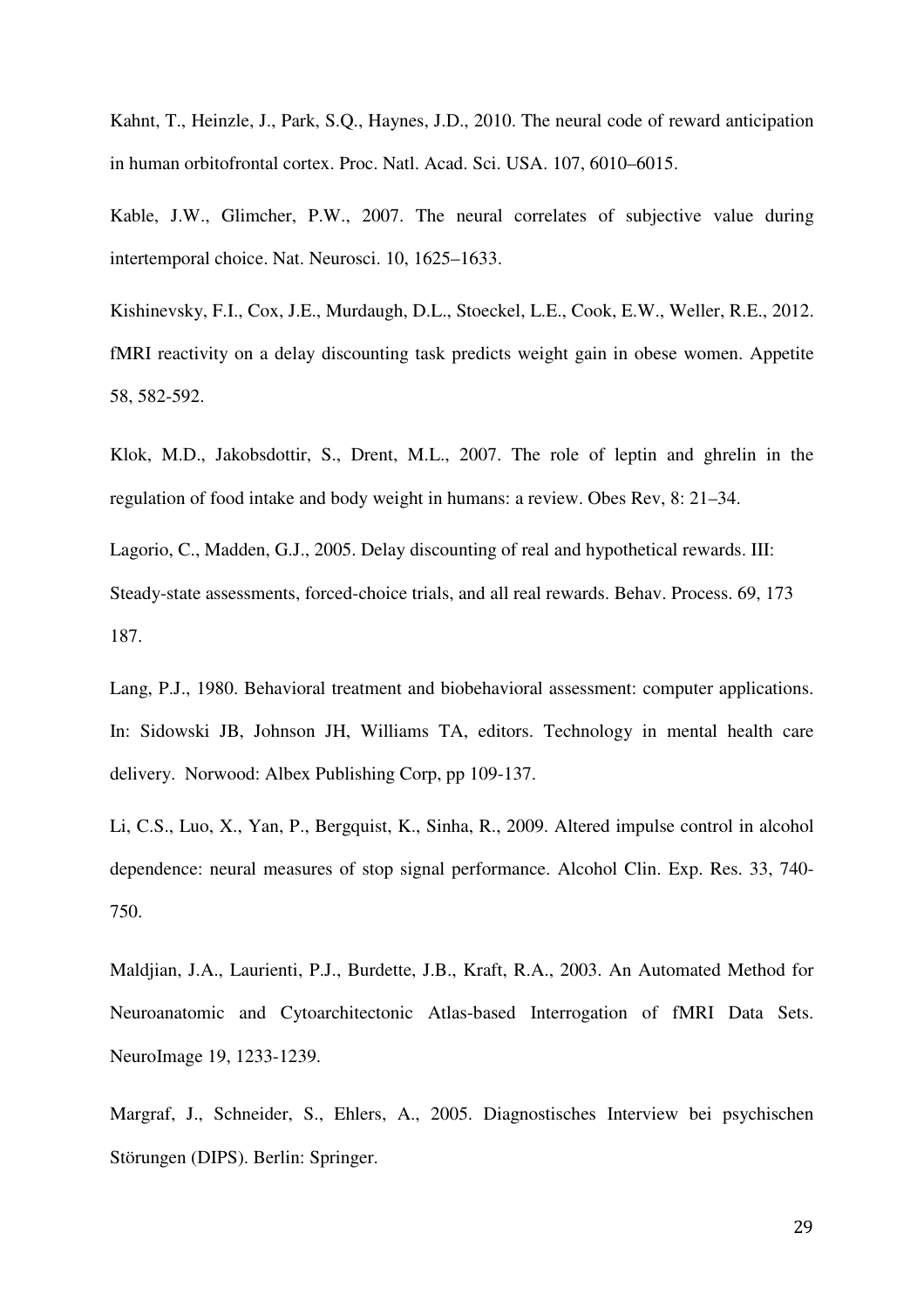Masheb, R.M., Grilo, C.M., 2002. On the relation of flexible and rigid control of eating to body mass index and overeating in patients with binge eating disorder. Int. J. Eat. Disord. 31, 82–91.

Mazur, J.E., 1987. An adjusting procedure for studying delayed reinforcement. In: Commons ML, Mazur JE, Nevin JA, Rachlin H, editors. Quantitative Analysis of Behavior: The Effect of Delay and of Intervening Events of Reinforcement Value, vol. 5. Erlbaum, Hillsdale, NJ, pp. 55–73.

McClure, S.M., Laibson, D.I., Loewenstein, G., Cohen, J.D., 2004. Separate Neural Systems Value Immediate and Delayed Monetary Rewards. Science 306, 503 - 507.

McGuire, M.T., Jeffery, R.W., French, S.A., Hannan, P.J., 2001. The relationship between restraint and weight and weight-related behaviors among individuals in a community weight gain prevention trial. Int. J. Obes. Relat. Metab. Disord. 25, 574–580.

Ng, D.M., Jeffery, R.W., 2003. Relationships between perceived stress and health behaviors in a sample of working adults. Health Psychol, 22: 638–642.

Nijs, I.M., Franken, I.H., Muris, P., 2010. Food-related Stroop interference in obese and normal-weight individuals: behavioral and electrophysiological indices. Eat. Behav. 11, 258- 265.

Odum, A.L., Baumann, A.A.L., Rimington, D.D., 2006: Discounting of delayed hypothetical money and food: Effects of amount. Behavioural Processes 73, 278–284.

Page, K.A., Seo, D., Belfort-DeAguiar, R., Lacadie, C., Dzuira, J., et al., 2011. Circulating glucose levels modulate neural control of desire for high-calorie foods in humans. J Clin Invest, 121: 4161 – 4169.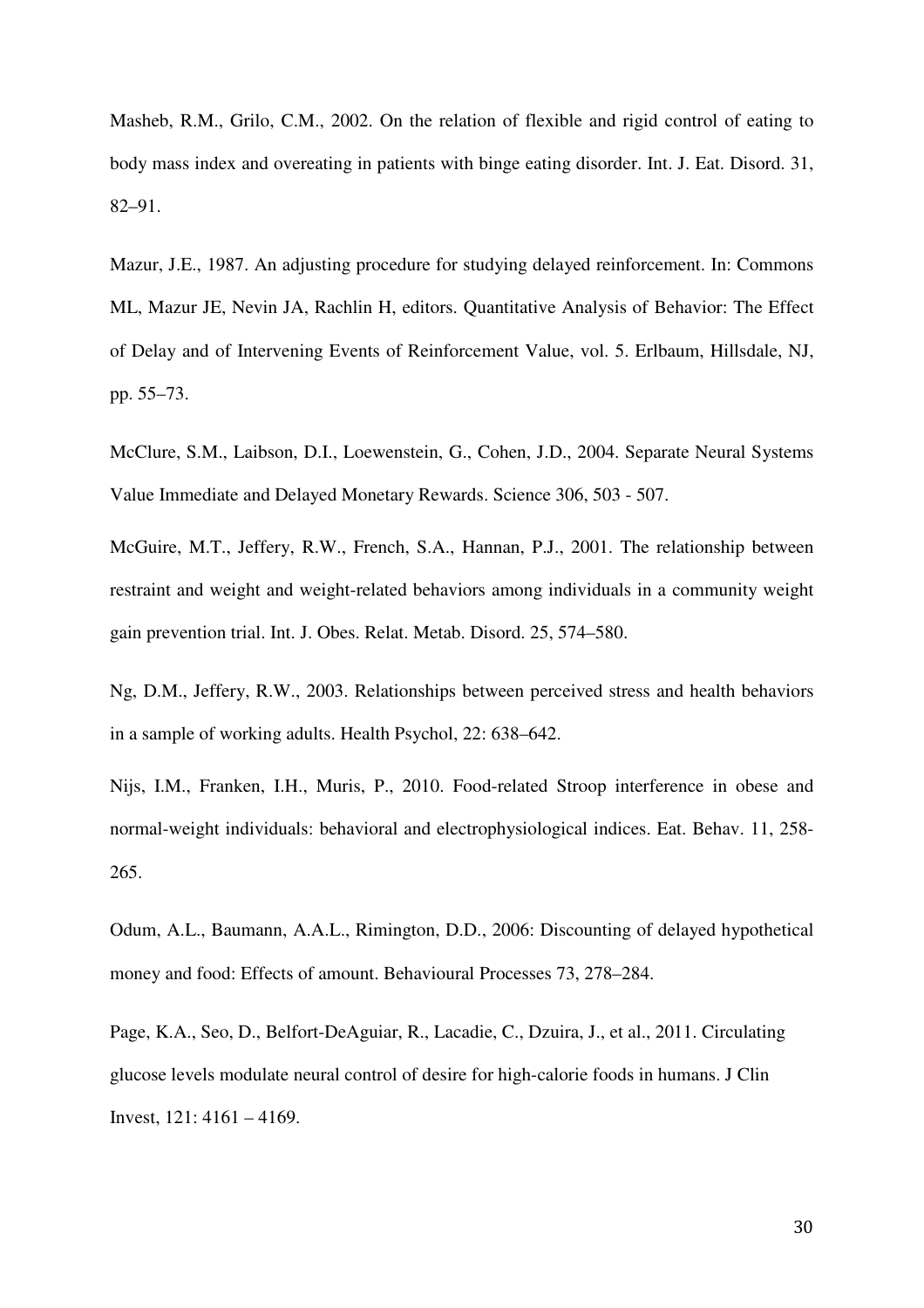Papachristou, H., Nederkoorn, C., Havermans, R., Bongers, P., Beunen, S., Jansen, A., 2013. Higher levels of trait impulsiveness and a less effective response inhibition are linked to more intense cue-elicited craving for alcohol in alcohol-dependent patients Psychopharmacology. Epub ahead of print. DOI: http://dx.doi.org/10.1007/s00213-013-3063-3

Papachristou, H., Nederkoorn, C,. Havermans, R., van der Horst, M., Jansen, A., 2012. Can't stop the craving: The effect of impulsivity on cue-elicited craving for alcohol in heavy and light social drinkers. Psychopharmacology 219:511–518.

Pelchat, M.L., 2009. Food Addiction in Humans. J. Nutrition 139, 620 – 622.

Peters, A., 2011. The Selfish Brain: Competition for Energy Resources. Am J Hum Biol 23: 29–34.

Rodin, J., Schank, D., Striegel-Moore, R., 1989. Psychological features of obesity. Med. Clin. North Am. 73, 47–66.

Rosenbaum, M., Sy, M., Pavlovich, K., Leibel, R.L., Hirsch, J., 2008. Leptin reverses weight loss–induced changes in regional neural activity responses to visual food stimuli. J Clin Invest, 118: 2583- 2591.

Rothemund, Y., Preuschhof, C., Bohner, G., Bauknecht, H.C., Klingebiel, R., Flor, H., Klapp, B.F., 2007. Differential activation of the dorsal striatum by high-caloric visual food stimuli in obese individuals. NeuroImage 37, 410-421.

Torres, S.J., Nowson, C.A., 2007. Relationship between stress, eating behavior, and obesity. Nutrition, 23: 887–894.

Tzourio-Mazoyer, N., Landeau, B., Papathanassiou, D., Crivello, F., Etard, O., Delcroix, N., 2002. Automated anatomical labeling of activations in SPM using a macroscopic anatomical parcellation of the MNI MRI single-subject brain. NeuroImage 15, 273–289.

Volkow, N.D., Wang, G.J., Fowler, J.S., Tomasi, D., Telang, F., Baler, R., 2010. Addiction: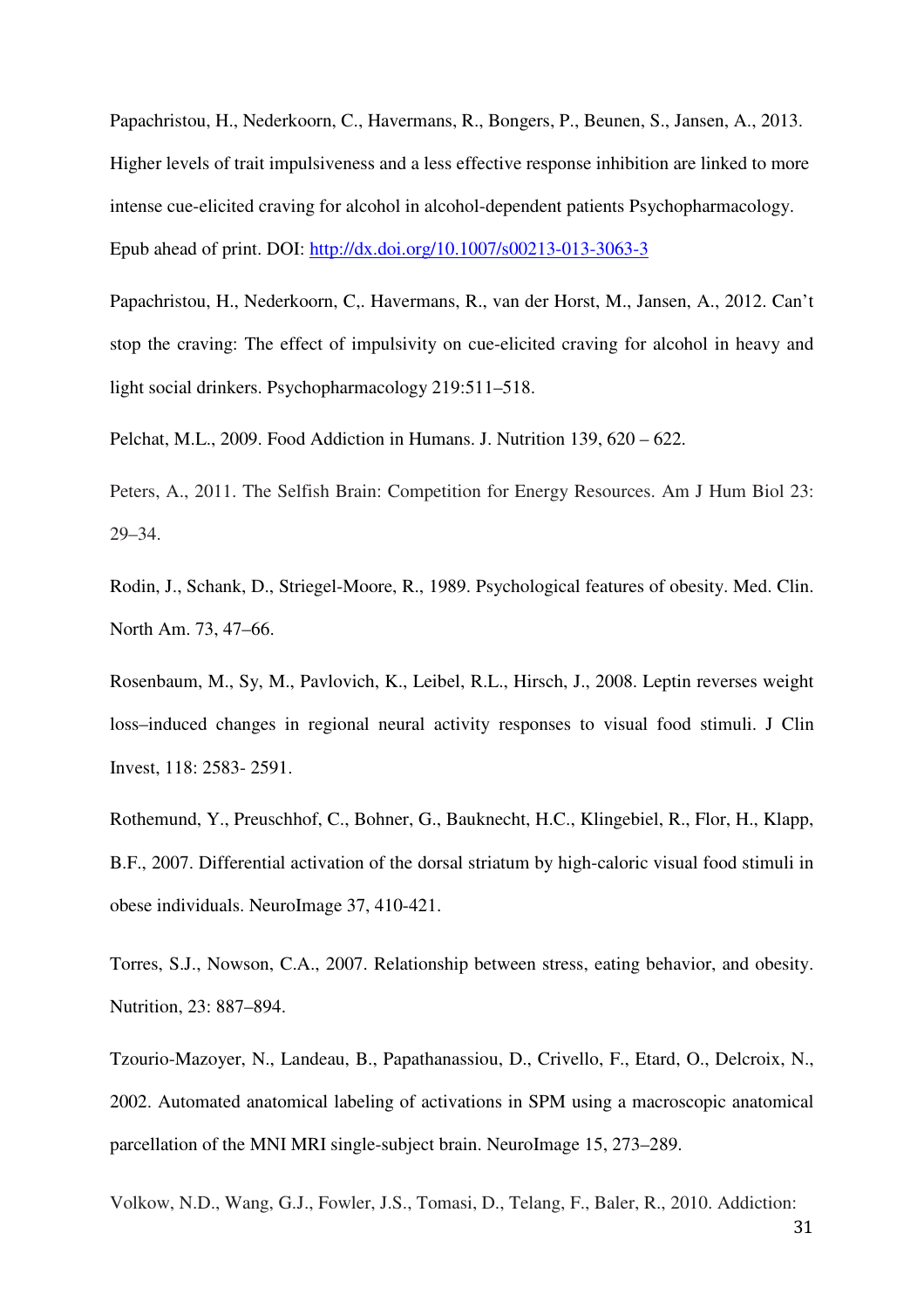Decreased reward sensitivity and increased expectation sensitivity conspire to overwhelm the brain's control circuit. Bioessays 32: 748–755.

Volkow, N.D., Fowler, J.S., Wang, G.J., 2004. The addicted human brain viewed in the light of imaging studies: brain circuits and treatment strategies. Neuropharmacology 47 Suppl 1: 3- 13.

Weller, R.E., Cook, E.W., Avsar, K.B., Cox, J.E., 2008. Obese women show greater delay discounting than healthy-weight women. Appetite 51, 563–569.

Widhalm, K., Eisenkölbl, J., 2003. The 'Optifast 800-Junior' Program. First Experience on Adolescents with Morbid Obesity. Aktuelle Ernährungsmedizin 28, 151-156.

Weygandt, M., Schäfer, A., Schienle, A., Haynes, J.D., 2012. Diagnosing different bingeeating disorders based on reward-related brain activity patterns. Hum. Brain. Mapp. 33, 2135- 2146.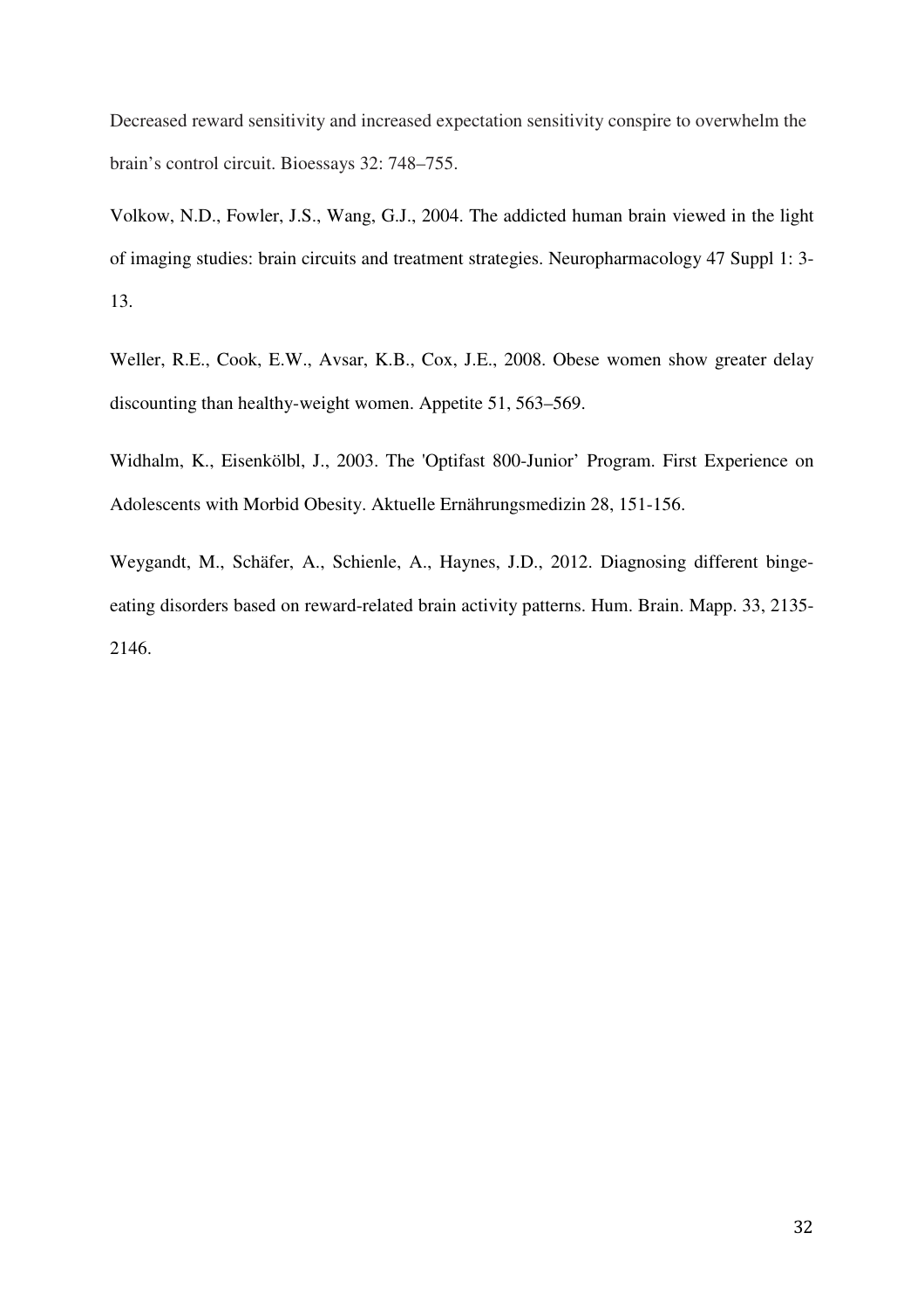A) Offered meals



B) Trial structure of delayed gratification paradigm





Figure 1. Food-specific delayed gratification task performed in the behavioural pilot and during fMRI scanning. A) Different meals that were offered to the subjects prior to the behavioural pilot run. The meals varied in terms of energy content and included typical breakfast but also typical lunch meals. B) Trial structure of the task. On each trial, subjects had to chose between an immediately gratified and small or a delayed but larger version of the meal selected preceding the pilot. Each trial began with the presentation of a fixation screen, which was shown for two (pilot) or four to eight (fMRI) seconds respectively. In the following choice stage, a small version of the favourite meal with the label 'sofort' (i.e.,'immediately') appeared on one randomly selected side of the screen. On the opposite side, a larger version of the meal was shown together with a label indicating a specific delay of gratification for the larger choice alternative. The subject was instructed to select its preferred choice with a button press. After the button press, the arrow beneath the chosen meal changed its colour from yellow to red to indicate successful selection in the feedback stage. The total duration of the choice and feedback stage was 6 seconds. With the end of the feedback stage, the next trial started. We had alternative meals of four larger magnitudes as compared to the reference meal and ten delay levels. Each alternative meal magnitude level was paired with each delay level, yielding a total number of 40 trials.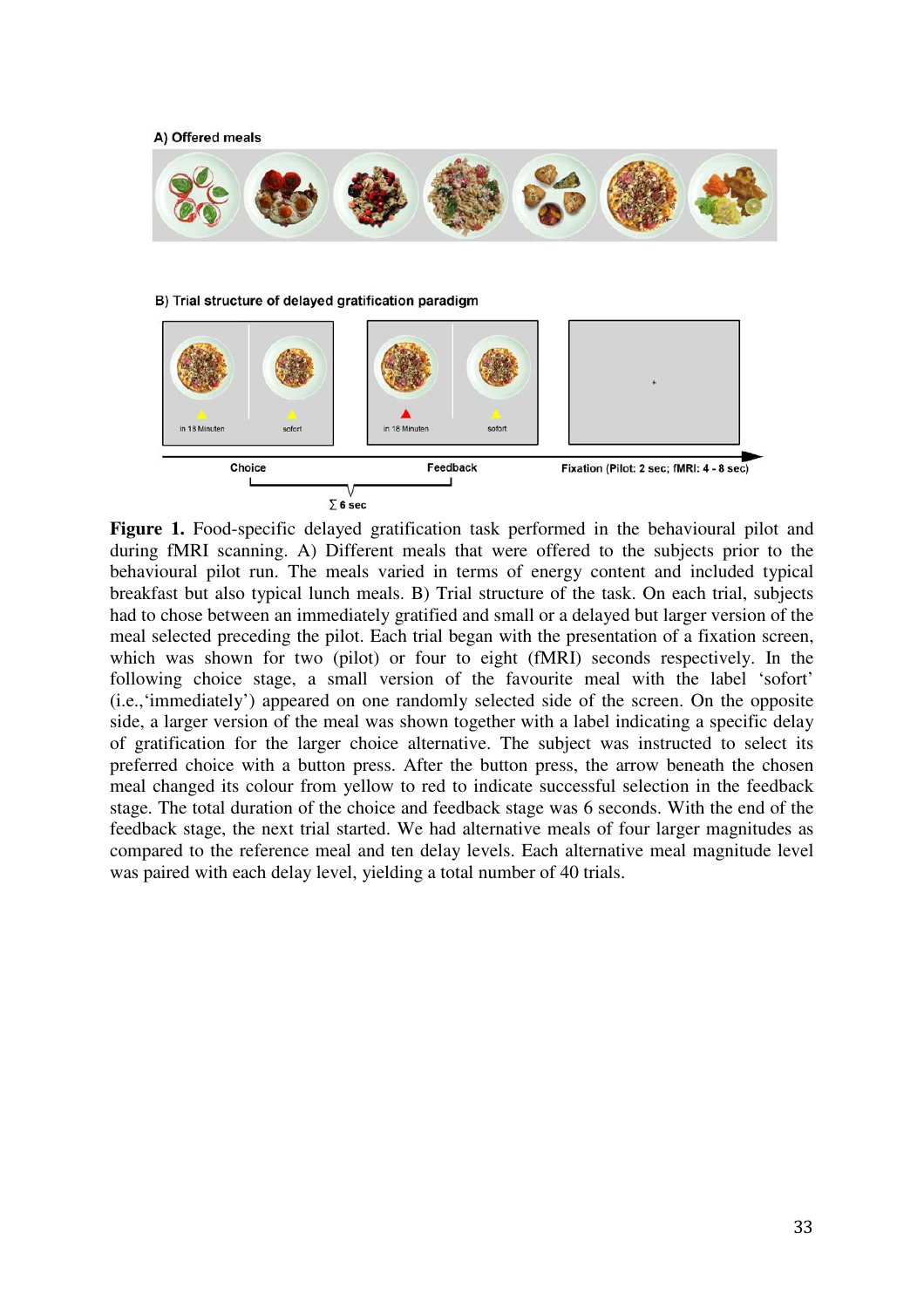

A) Food-related decision-making preceding a diet program sorted by dietary success

B) Predicting dietary success from food-related impulsivity



Figure 2. Association of weight loss and behavioural impulsivity. A) Food-related impulsivity was assessed for each subject individually by numerically determining a parameter k that minimized the sum of the squared differences between true and predicted value of delayed meals acquired across all trials and runs of a subject. In particular, the value of delayed meals was modelled using a hyperbolic discounting function with the form meal value<sub>Trial</sub> = meal magnitude<sub>Trial</sub> /  $(1 + k *$  meal delay<sub>Trial</sub>). The corresponding value graphs are sorted by the dietary success obtained by each subject, starting with the least successful dieter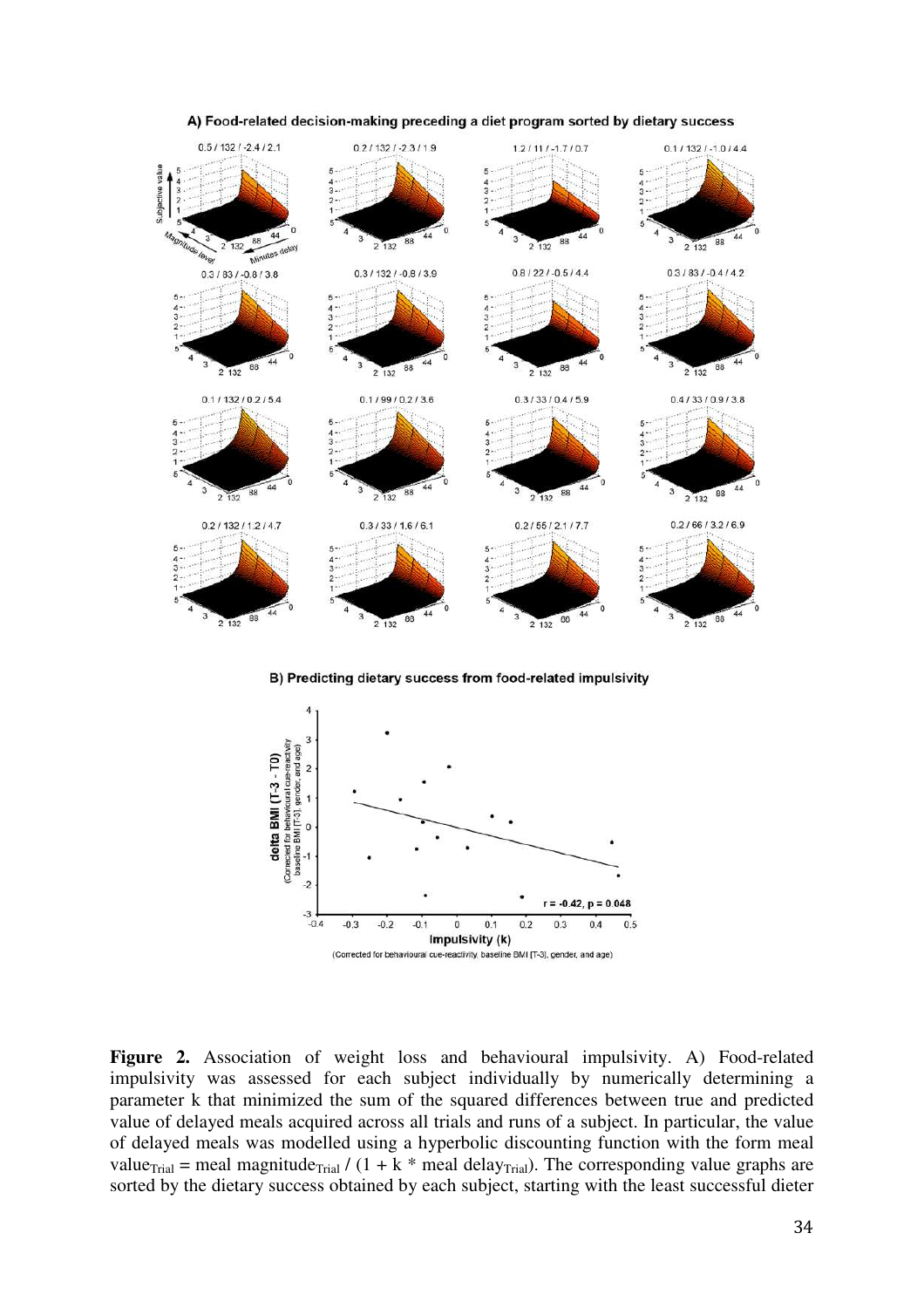in the upper left and ending with the most successful dieter in the lower right. Dietary success is assessed in terms of the difference of the body-mass-index (BMI) between baseline and after the diet corrected for covariate effects of food-related cue-reactivity measured in a behavioural paradigm, baseline BMI, gender, and age. Numbers above each value graph depict the uncorrected food-related impulsivity parameter k / the maximally accepted delay time / the corrected weight loss score / the uncorrected weight loss score. The latter parameter is depicted for illustrative purposes only. B) Correlation of weight loss and food-related impulsivity. To control for potential covariate effects of food-related cue-reactivity, baseline BMI, gender and age on the relation of weight loss and food-related self-control, we removed the variance in both k and weight loss that could be explained by a linear combination of these covariates prior to calculating the correlation of impulsivity and weight loss. Please note that impulsivity scores depicted in A were uncorrected and thus do not equal the impulsivity scores shown in B.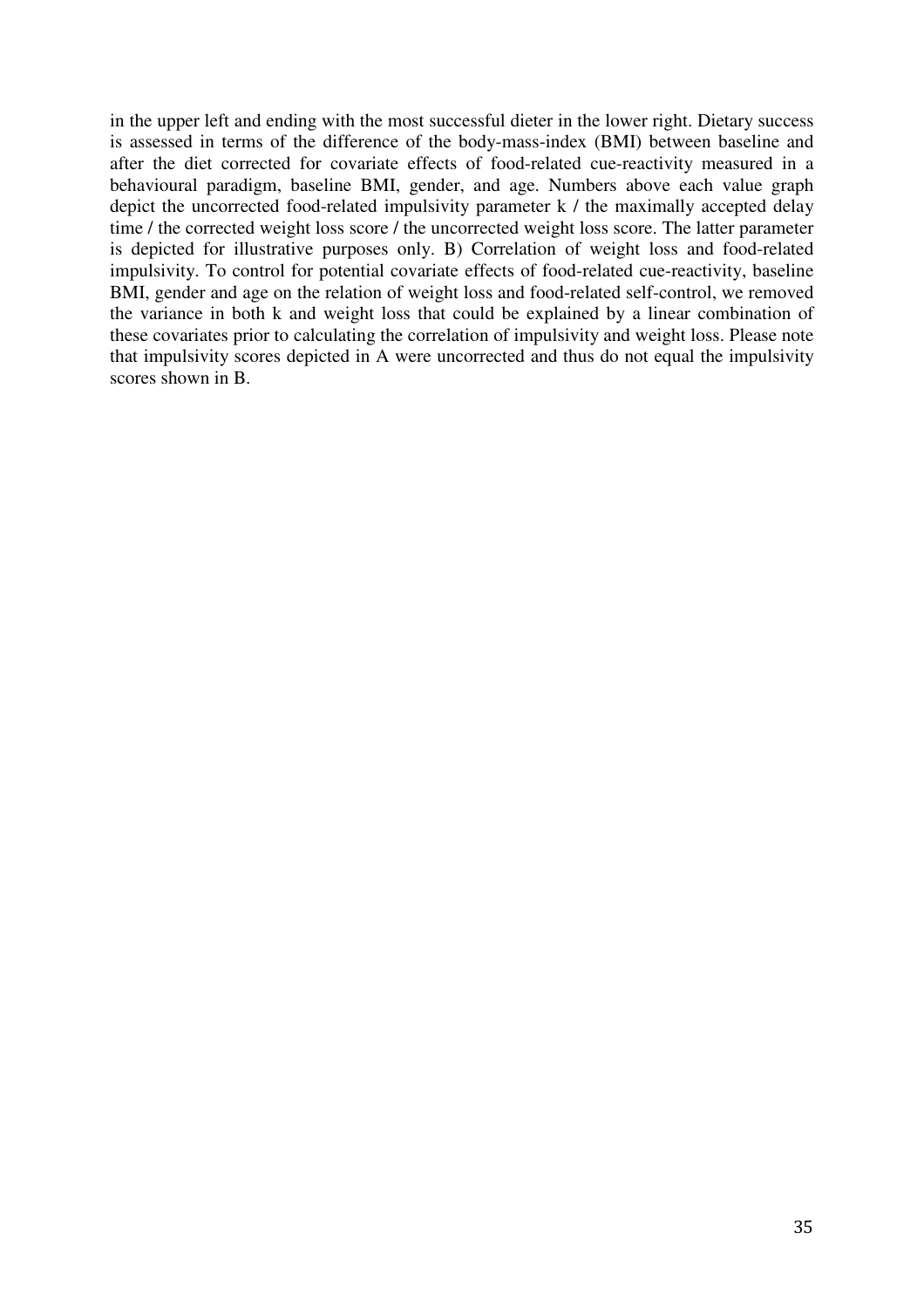

**Figure 3.** Brain regions with prognostic information for dietary weight loss determined based on value-related voxel activity parameters. Value-related voxel activity parameters and the weight loss scores were corrected for food-related cue-reactivity, baseline BMI, gender, and age prior to the analysis. Brain area abbreviations highlight regions with above chance correlations obtained by using permutation testing. Significance threshold was set at  $p < 0.025$ corrected for multiple comparisons using False-Discovery-Rate. Numbers beneath abbreviations correspond to Pearson correlation coefficients obtained in these areas. Indices beneath each coronar brain slice report the y-coordinate of this slice in the standard space of the Montreal Neurological Institute brain template (19). Slices are displayed in neurological orientation. AINS, anterior insula; DLPFC, dorsolateral prefrontal cortex; DMPFC, dorsomedial prefrontal cortex; VMPFC, ventromedial prefrontal cortex.